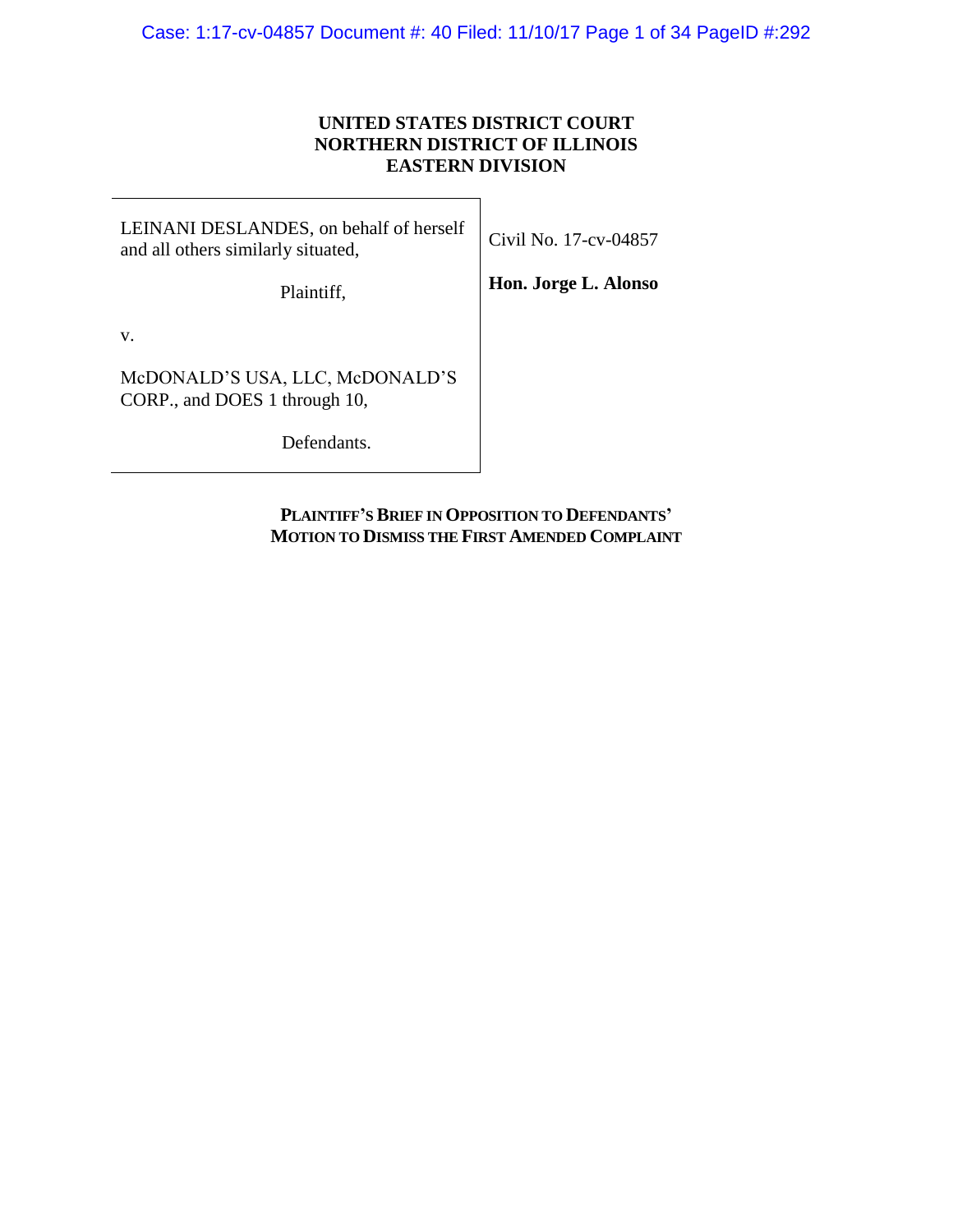# Case: 1:17-cv-04857 Document #: 40 Filed: 11/10/17 Page 2 of 34 PageID #:293

# **TABLE OF CONTENTS**

|     |           | Page                                                                           |  |
|-----|-----------|--------------------------------------------------------------------------------|--|
|     |           |                                                                                |  |
|     |           |                                                                                |  |
|     |           |                                                                                |  |
|     |           |                                                                                |  |
|     |           |                                                                                |  |
|     |           |                                                                                |  |
|     |           |                                                                                |  |
|     |           |                                                                                |  |
| I.  |           |                                                                                |  |
|     | A.        | Plaintiff Adequately Alleges a Per Se Violation of the Antitrust               |  |
|     |           | $\mathfrak{1}.$<br>Horizontal agreements between competitors are per se        |  |
|     |           | 2.<br>McDonald's no-hire agreement is a horizontal agreement                   |  |
|     |           | $\mathfrak{Z}$ .<br>McDonald's no-hire agreement cannot be justified as having |  |
|     | <b>B.</b> |                                                                                |  |
|     | C.        | If the Per Se (or "Quick Look") Claim is Dismissed, Plaintiff Should           |  |
| II. |           |                                                                                |  |
|     | A.        | Plaintiff Sufficiently Alleges a Violation of the Illinois Antitrust Act       |  |
|     | B.        | Plaintiff Alleges a Cognizable Claim Under the Illinois Consumer               |  |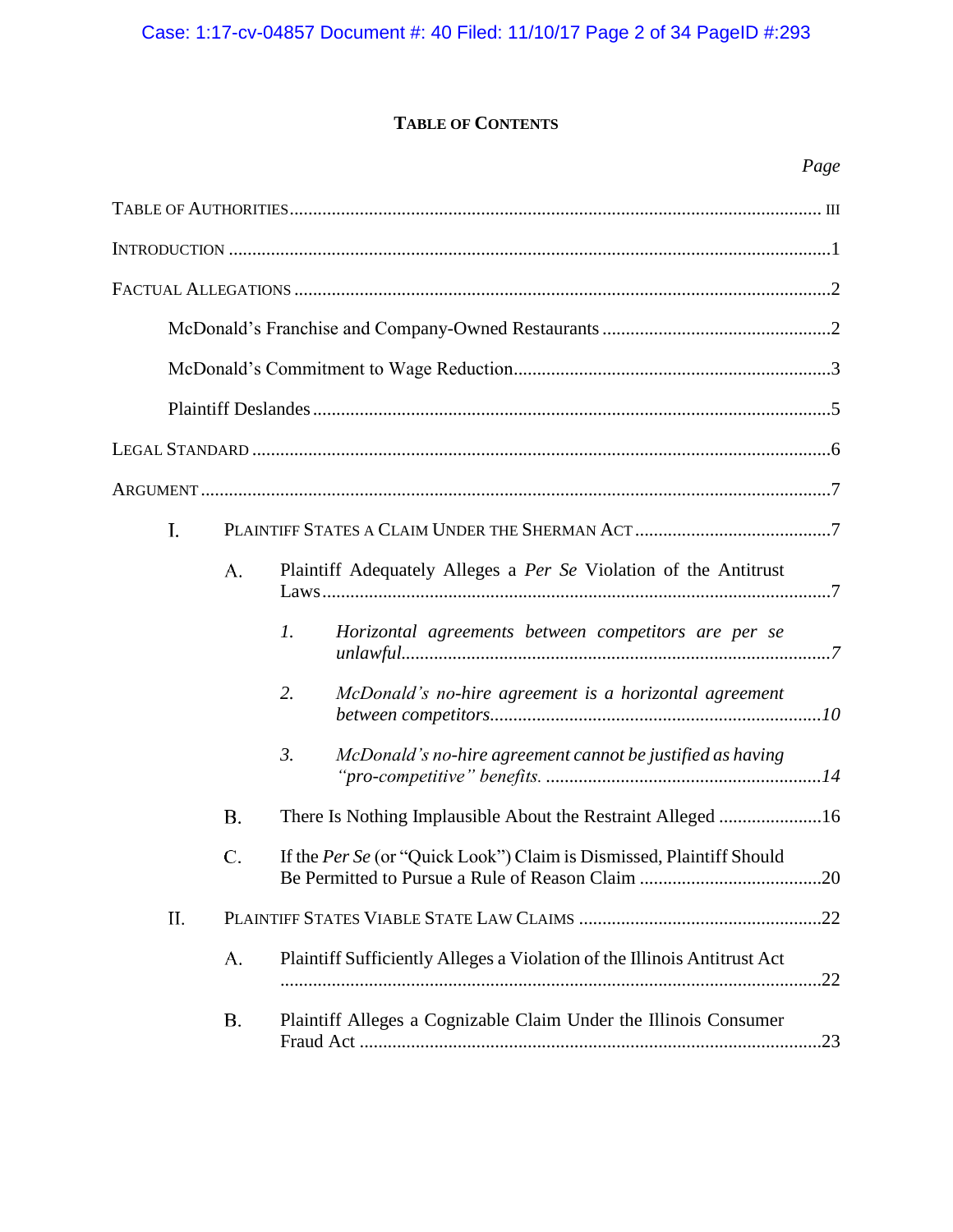Case: 1:17-cv-04857 Document #: 40 Filed: 11/10/17 Page 3 of 34 PageID #:294

# **TABLE OF CONTENTS (CONT.)**

|  | Page |
|--|------|
|  |      |
|  |      |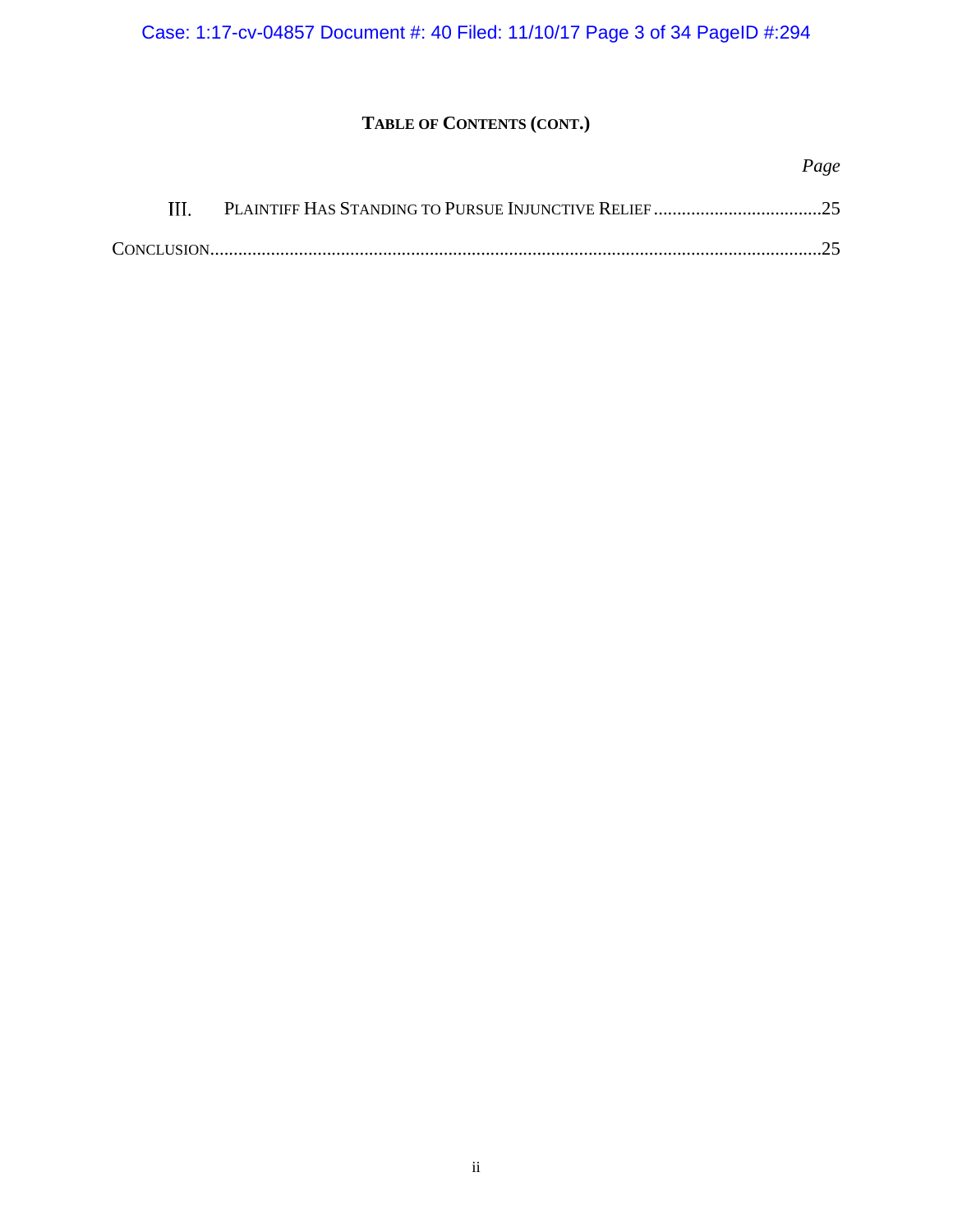# **TABLE OF AUTHORITIES**

<span id="page-3-0"></span>

| Page(s)<br><b>Cases</b>                             |
|-----------------------------------------------------|
| Abbott Labs. v. Baxter Internat'l, Inc.,            |
| Arizona v. Maricopa County Medical Society,         |
| Ashcroft v. Iqbal,                                  |
| Atl. Richfield Co. v. USA Petroleum Co.,            |
| Avery v. State Farm Mut. Auto. Ins. Co.,            |
| Aydin Corp. v. Loral Corp.,                         |
| Bell Atl. Corp. v. Twombly,                         |
| Beltz Travel Serv. Inc. v. Int'l Air Transp. Ass'n, |
| Blackburn v. Sweeney,                               |
| Bogan v. Hodgkins,                                  |
| Burda v. Wendy's Intern., Inc.,                     |
| Cesnik v. Chrysler Corp.,                           |
| Coleman v. Gen. Elec. Co.,                          |
| Continental T.V., Inc. v. GTE Sylvania Inc.,        |
| County Materials Corp. v. Allan Block Corp.,        |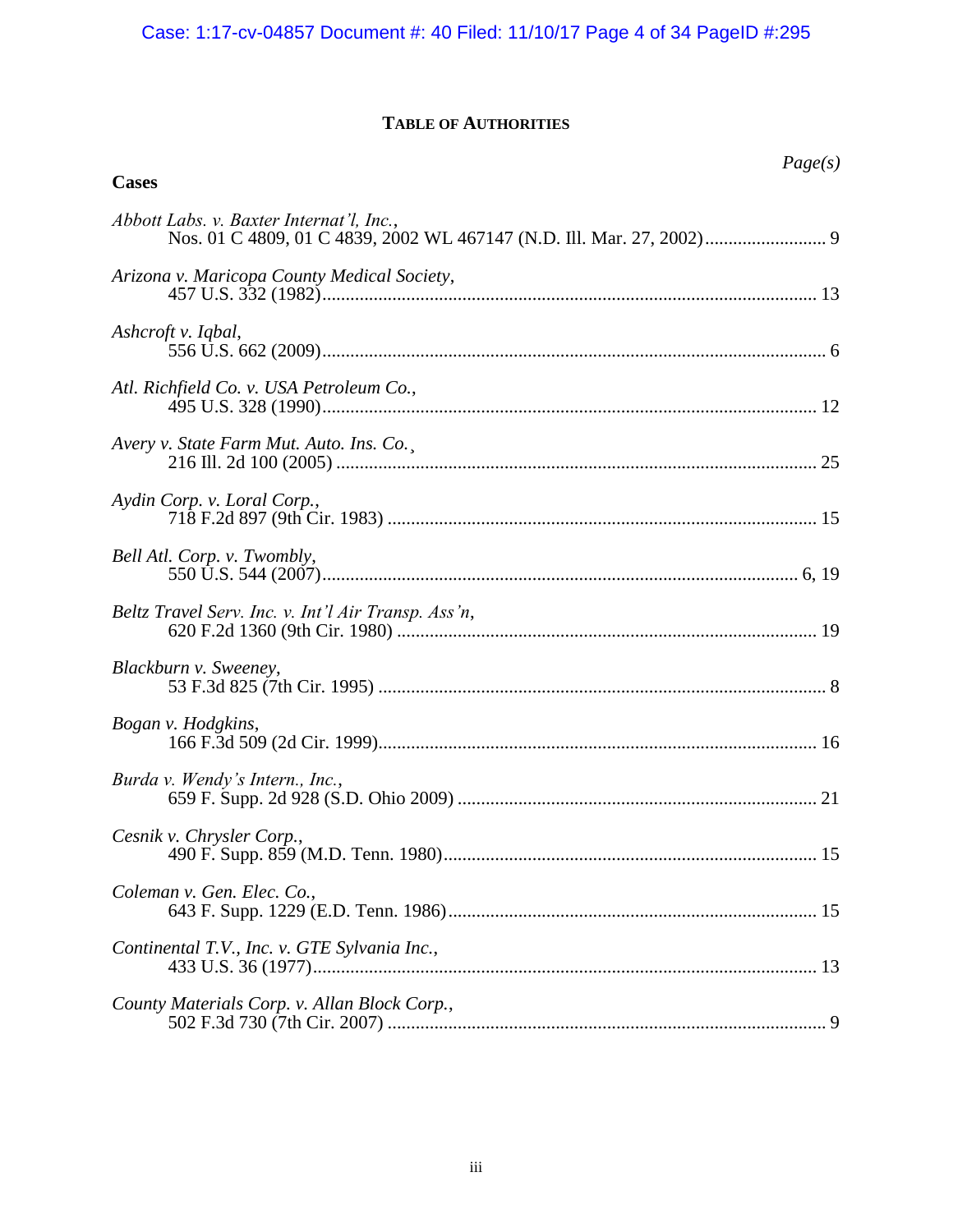# **TABLE OF AUTHORITIES (CONT.)**

| Page(s)                                                                                            |
|----------------------------------------------------------------------------------------------------|
| Demitro v. Gen. Motors Acceptance Corp.,                                                           |
| Denny's Marina, Inc. v. Renfro Productions, Inc.,                                                  |
| Doe v. Arizona Hosp. and Healthcare Ass'n,                                                         |
| Eastman Kodak Co. v. Image Tech. Serv's, Inc.,                                                     |
| Eichorn v. AT&T Corp.,                                                                             |
| F.T.C. v. Ind. Fed'n of Dentists,                                                                  |
| F.T.C. v. Superior Court Trial Lawyers Ass'n,                                                      |
| Fleischman v. Albany Med. Ctr.,                                                                    |
| Hecker v. Deere & Co.,                                                                             |
| Hess v. Kanoski & Assocs.,                                                                         |
| In re High-Tech Employee Antitrust Litig.,                                                         |
| In re Insurance Brokerage Antitrust Litig.,                                                        |
| In re Musical Instruments and Equip. Antitrust Litig.,                                             |
| In re Plasma-Derivative Protein Therapies Antitrust Litig.,                                        |
| In re Text Messaging Antitrust Litig.,                                                             |
| Kelsey K. v. NFL Enters. LLC,<br>No. C 17-00496 WHA, 2017 WL 3115169 (N.D. Cal. July 21, 2017)  19 |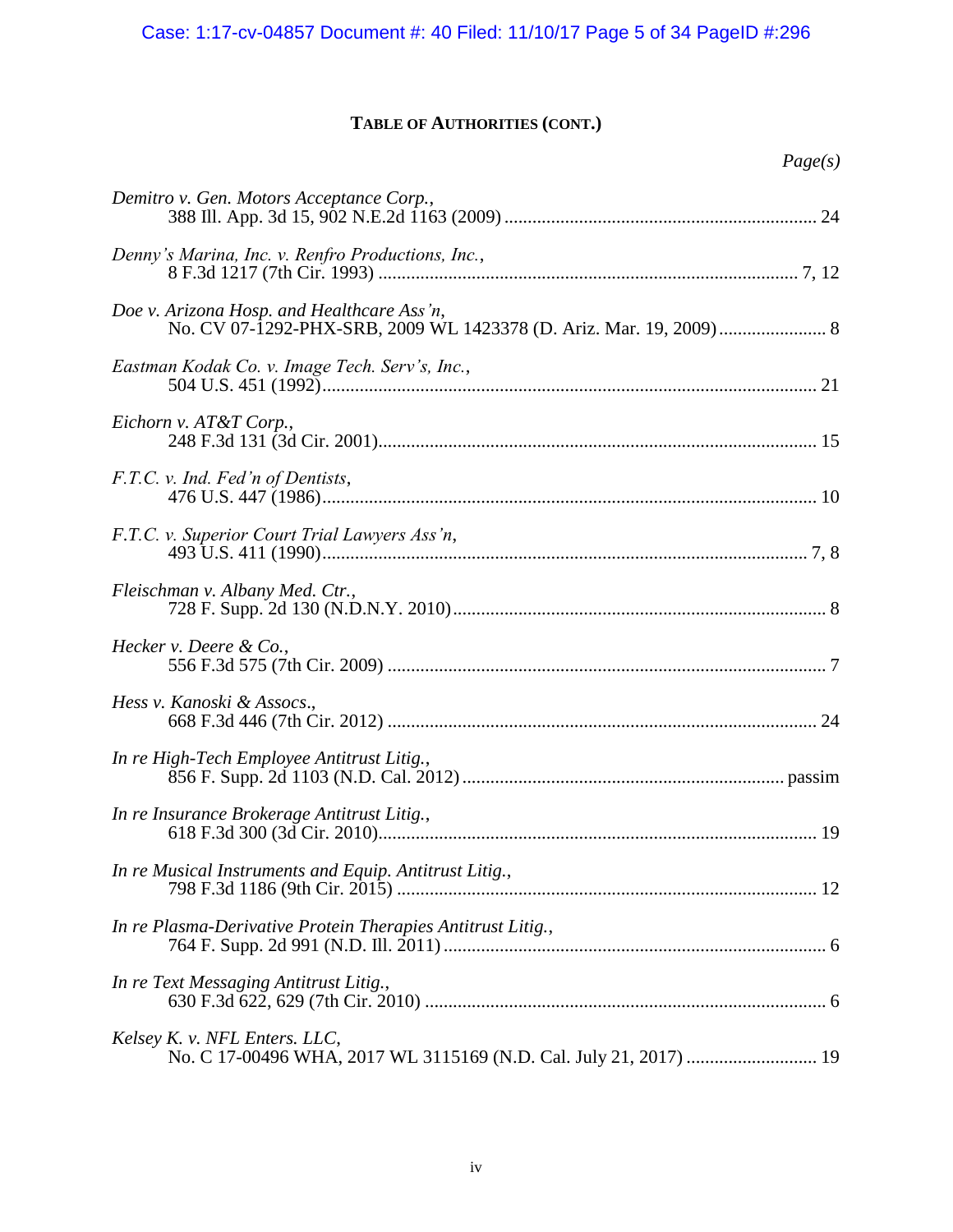# **TABLE OF AUTHORITIES (CONT.)**

| aget<br>x |
|-----------|
|-----------|

| Laughlin v. Evanston Hosp.,                                                                                        |
|--------------------------------------------------------------------------------------------------------------------|
| Leegin Creative Leather Products, Inc. v. PSKS, Inc.,                                                              |
| Lektro-Vend Corp. v. Vendo Co.,                                                                                    |
| Martin v. Heinold Commodities, Inc.,                                                                               |
| Menasha Corp. v. News Am. Mktg. In-Store, Inc., 238 F. Supp. 2d 1024 (N.D. Ill. 2003), aff'd                       |
| Nat'l Collegiate Athletic Ass'n v. Bd. of Regents of the Univ. of Okla.,                                           |
| Nat'l Soc'y of Prof'l Eng'rs v. United States,                                                                     |
| Nichols v. Spencer Int'l Press, Inc.,                                                                              |
| Northern Pac. Ry. Co. v. United States,                                                                            |
| O'Regan v. Arbitration Forums, Inc.,                                                                               |
| Polk Bros., Inc. v. Forest City Enters., Inc.,                                                                     |
| Thrasher–Lyon v. Illinois Farmers Ins. Co.,                                                                        |
| Toys 'R' Us, Inc. v. Federal Trade Commission,                                                                     |
| United Phosphorus, Ltd. v. Angus Chem. Co.,                                                                        |
| United States v. Apple, Inc.,<br>791 F.3d 290 (2d Cir. 2015), cert. denied, 133 S. Ct. 1376 (Mar. 7, 2016)  passim |
| United States v. Brown,                                                                                            |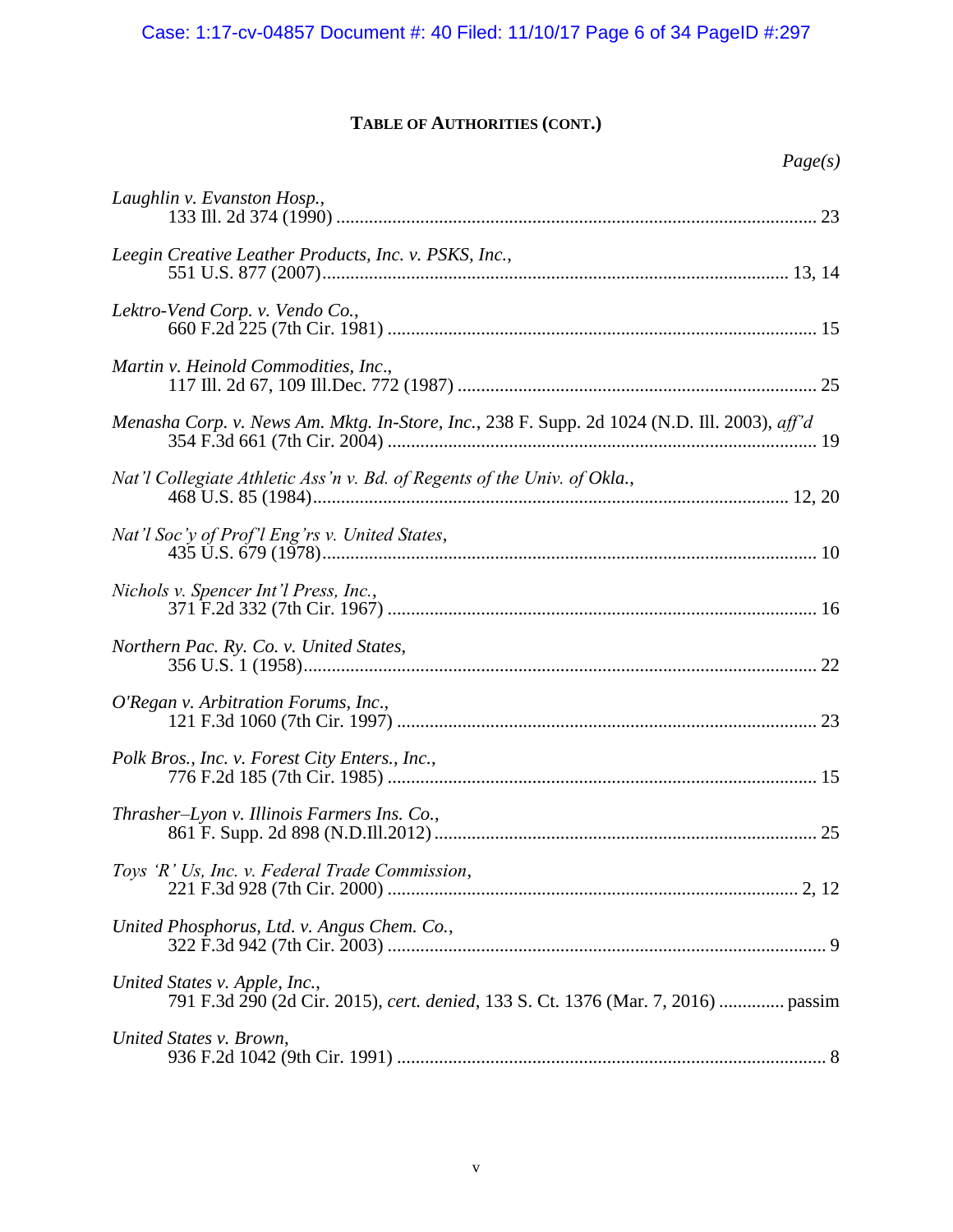# **TABLE OF AUTHORITIES (CONT.)**

|                                                                                                             | Page(s) |
|-------------------------------------------------------------------------------------------------------------|---------|
| United States v. Cooperative Theaters of Ohio, Inc.,                                                        |         |
| United States v. Socony-Vacuum Oil Co.,                                                                     |         |
| Wal-Mart Stores, Inc. v. Dukes,                                                                             |         |
| Williams v. I.B. Fischer Nev.,<br>794 F. Supp. 1026 (D. Nev. 1992), aff'd, 999 F.2d 445 (9th Cir. 1993)  14 |         |
| <b>Statutes</b>                                                                                             |         |
|                                                                                                             |         |
|                                                                                                             |         |
|                                                                                                             |         |
|                                                                                                             |         |
|                                                                                                             |         |
|                                                                                                             |         |
|                                                                                                             |         |

## **Rules**

|--|--|--|--|--|

# **Other Authorities**

Department of Justice Antitrust Division and Federal Trade Commission *Antitrust Guidance for Human Resource Professionals* (October 2016)................................................................. 9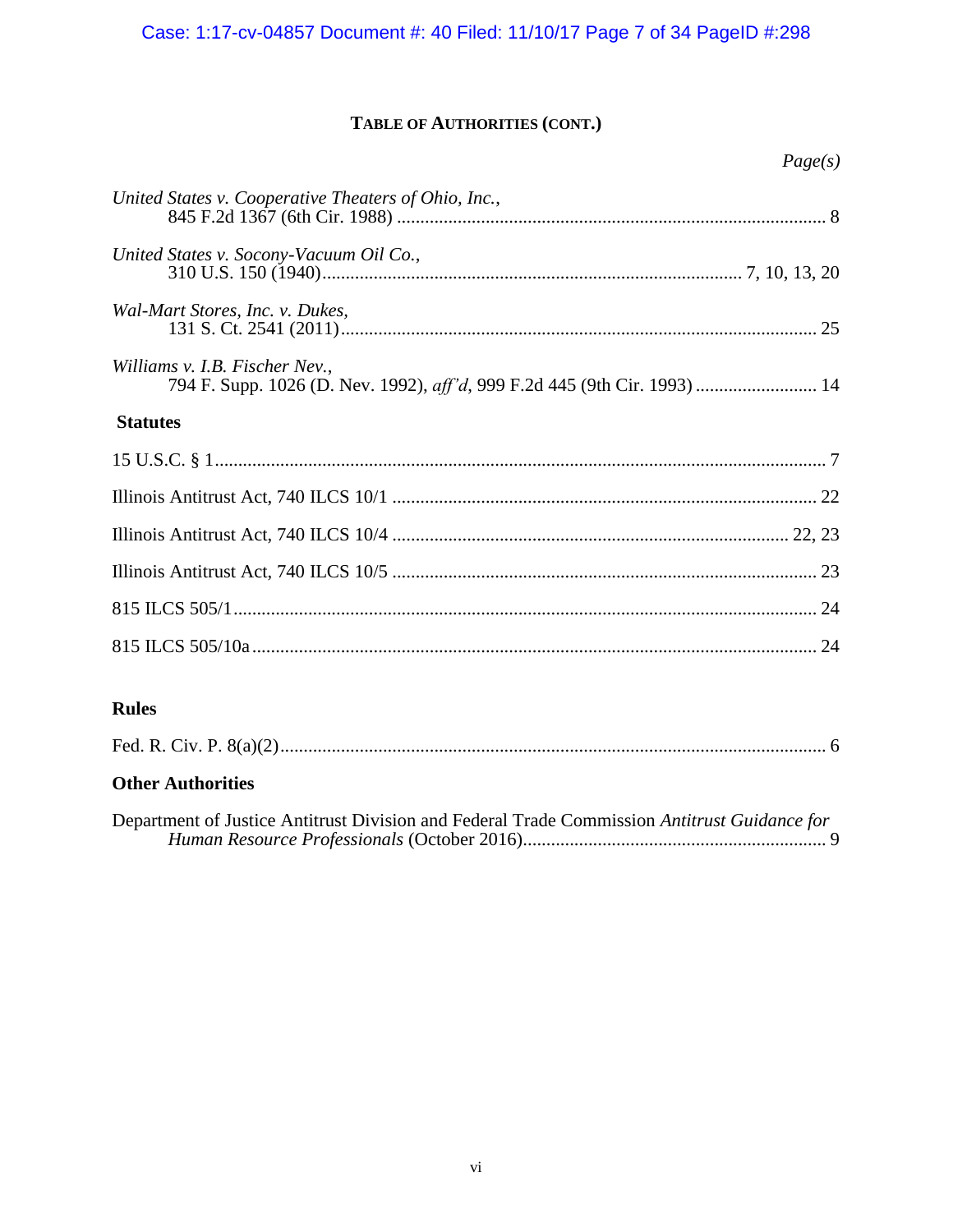## **INTRODUCTION**

<span id="page-7-0"></span>McDonald's USA, LLC and McDonald's Corporation ("McDonald's") organized, orchestrated, and enforced an anti-competitive no-solicitation and no-hiring agreement between and among itself and its franchisees. That agreement was evidenced at least in part by an explicit provision embedded in the standard McDonald's franchise agreement pursuant to which franchisees agreed not to employ, or seek or solicit to employ, any person "who is at the time employed by McDonald's, any of its subsidiaries, or by any person [i.e., a franchisee] who is at the time operating a McDonald's restaurant." Amended Class Action Complaint ("FAC") ¶ 87. In response to this suit, McDonald's removed this provision from its standard franchise agreement.

Plaintiff Leinani Deslandes was an hourly wage earner at a McDonald's branded franchise restaurant in Apopka, Florida. Seeking an exit from a stagnating job opportunity and unfair work conditions, she applied in 2015 for an open position at a nearby "McOpCo" restaurant—a McDonald's restaurant owned and operated by McDonald's or its subsidiary. Although the manager of that restaurant expressed interest in hiring Plaintiff, a McDonald's corporate employee informed Plaintiff that the McOpCo restaurant could neither interview her nor hire her unless her franchisee-employer "released" her, which it refused to do.

McDonald's asks this Court to characterize the no-hiring agreement as "vertical" in nature and to afford it rule of reason antitrust scrutiny, either because it takes place in a franchise setting or because franchisor-franchisee contracts are vertical. But even if aspects of McDonald's relationship with its franchisees and McOpCo's can be described as vertical, the no-hire agreement here played out in a decidedly horizontal fashion, between restaurant outlets operating at the same market structure level and which McDonald's itself labels competitors of one another. Further, even where vertical components also exist, horizontal components of a hub-and-spokes conspiracy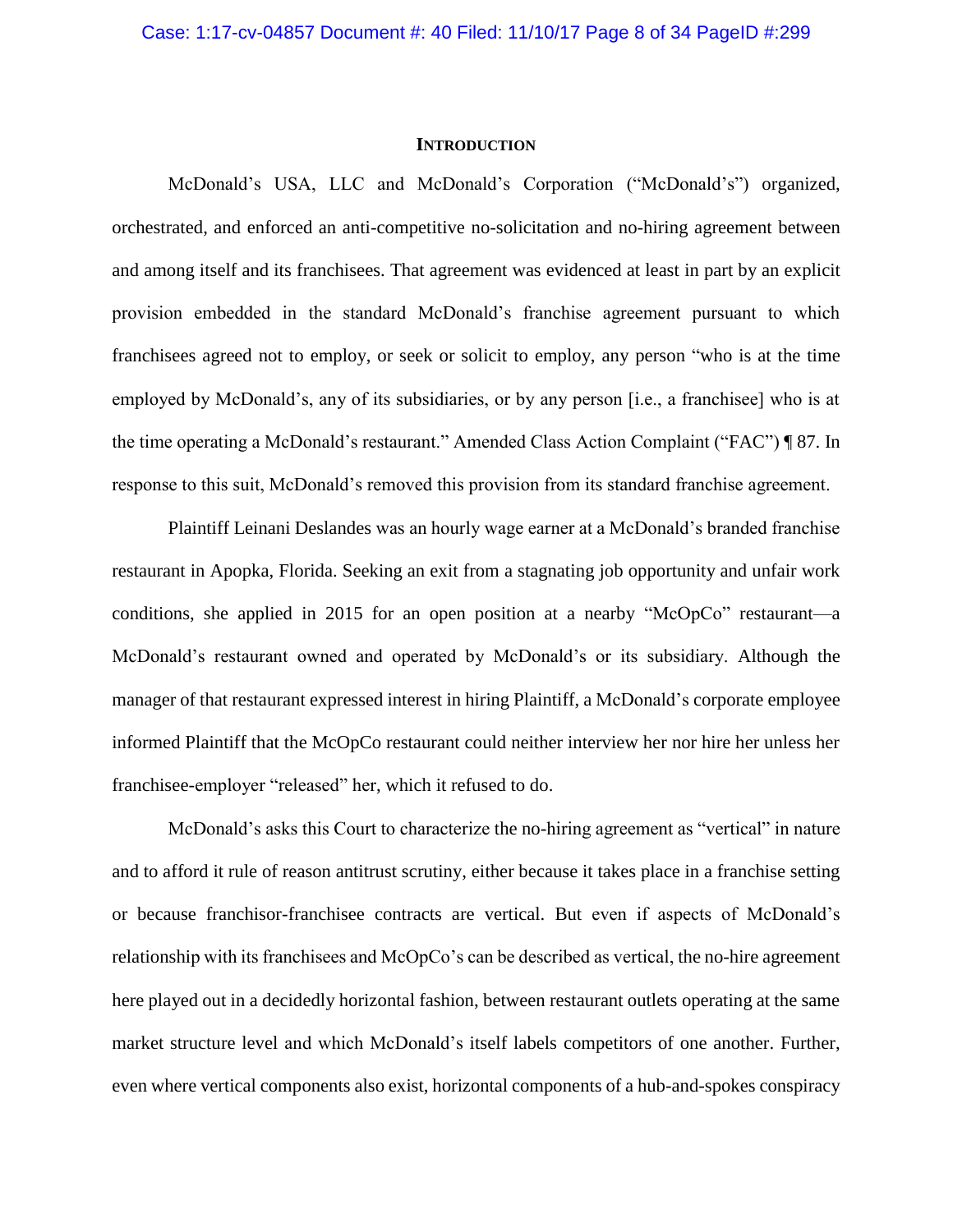## Case: 1:17-cv-04857 Document #: 40 Filed: 11/10/17 Page 9 of 34 PageID #:300

are treated as horizontal and subject to *per se* condemnation. *United States v. Apple, Inc.*, 791 F.3d 290, 323-25 (2d Cir. 2015), *cert. denied*, 133 S.Ct. 1376 (2016); accord *Toys 'R' Us, Inc. v. Federal Trade Commission*, 221 F.3d 928, 935-36, 940 (7th Cir. 2000).

Nor is there anything "implausible" about the existence of this conspiracy. It is evidenced at least in part by a standard form written instrument agreed-to by sophisticated business entities entering into franchise agreements. McDonald's itself characterizes that written no-hire agreement as "widely adopted and undisputed." Mem. at 14. Whatever portion or application of the agreement that was not included in the standard franchise contract was *admitted* to by McDonald's when it told Plaintiff that she could not be hired by the competing McOpCo store. Because Plaintiff adequately pleads a *per se* Section 1 claim and adequately pleads viable state-law claims, McDonald's motion should be denied in its entirety.

## **FACTUAL ALLEGATIONS**

## <span id="page-8-1"></span><span id="page-8-0"></span>**McDonald's Franchise and Company-Owned Restaurants**

McDonald's restaurants are operated by a franchisee, an affiliate, or, in the case of company-operated stores, by a McOpCo. FAC ¶ 24. Approximately 90% of McDonald's U.S. restaurants are franchised, while the remainder are McOpCo outlets. *Id.* at ¶ 25. Some 420,000 employees work for McDonald's or these franchise restaurants. *Id.* at ¶ 29. Each McDonald's franchise is an independently owned and managed business, operated as a separate legal entity from McDonald's. *Id.* at ¶ 27. Franchise documents specify that franchisees are responsible for all obligations and liabilities of the business, including day-to-day operations. *Id.* at ¶¶ 35, 74, 82 (franchisees agree that they "shall have no authority, express or implied, to act as agent of McDonald's or any of its affiliates for any purpose. . . . Franchisee and McDonald's are not and do not intend to be partners, associates, or joint employers in any way. . .."). McDonald's admits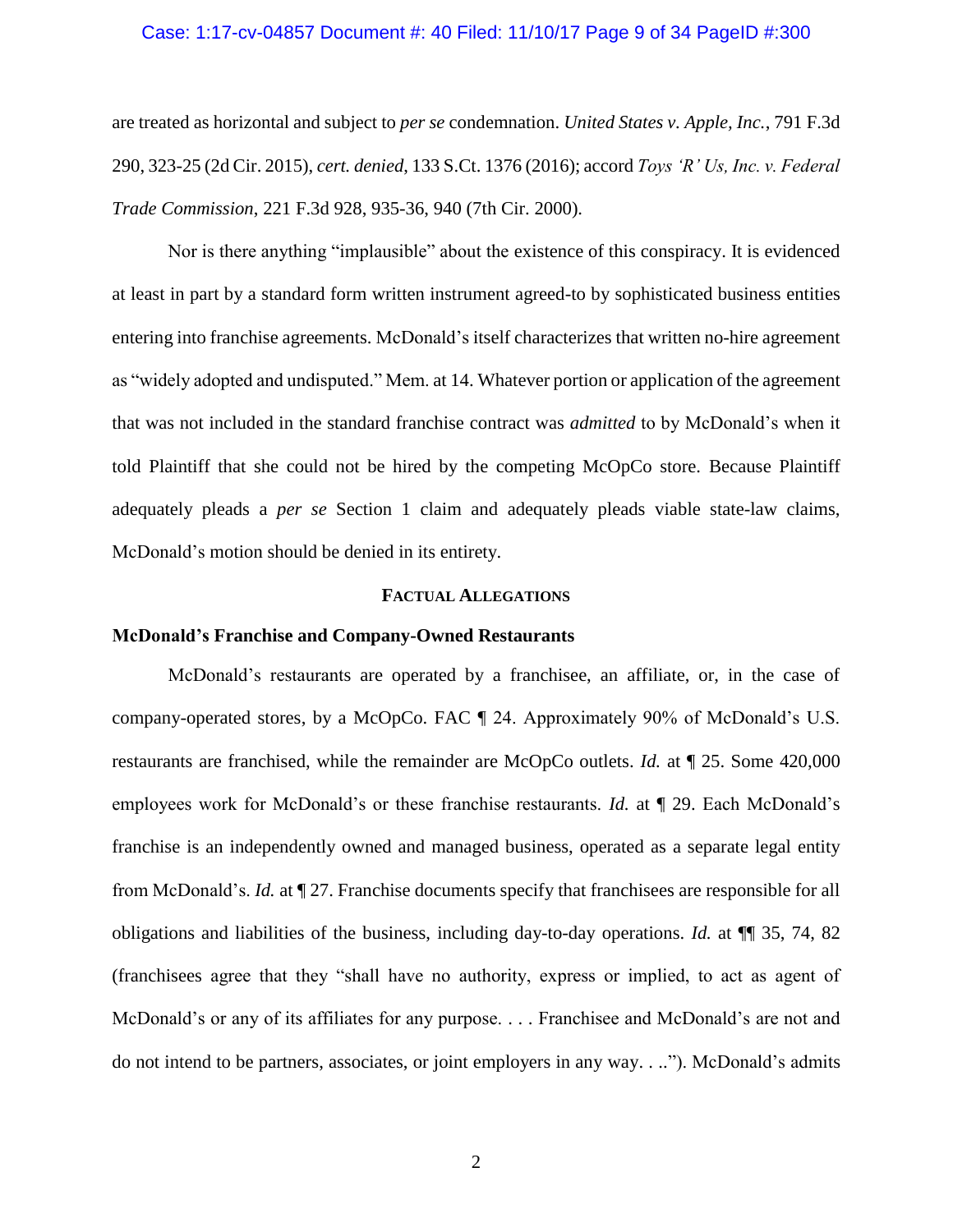## Case: 1:17-cv-04857 Document #: 40 Filed: 11/10/17 Page 10 of 34 PageID #:301

that each franchise is its own economic decision-maker on employment issues. Answer [Dkt. No. 30], ¶ 50.

McDonald's also specifies that franchisees and the McOpCo outlets are competitors. The franchise documents dictate repeatedly that franchisees have no exclusive, protected, or territorial rights in the contiguous market area of their restaurant location. McDonald's discloses that franchisees may face competition from other franchisees, new franchisees, and new McDonald's restaurants owned and operated by McDonald's itself. FAC ¶¶ 36, 75, 76, 78 (no "exclusive grant, exclusive territorial rights, protected territory . . . .") McDonald's informs franchisees that they may face competition from other franchisees, from McOpCo's, or from other channels of distribution. *Id.* at  $\P$  77. A franchisee also may compete with offerings at other McDonald's stores by allowing customers to use certain credit/ debit cards or gift cards, neither of which is a systemwide requirement. *Id.* at  $\P$  80. Franchisees also are permitted to negotiate purchasing terms with approved suppliers and may seek approval of new suppliers. *Id.* at ¶ 79

## <span id="page-9-0"></span>**McDonald's Commitment to Wage Reduction**

Since the late 1990s, McDonald's has been committed to reducing labor costs. FAC at ¶¶ 39, 48-49 (replacing employees with electronic kiosks; using devices to "save money on live staffers"; responding to labor strikes). Although wages are not uniform among the competing franchisee and McOpCo stores, low wages are consistent across the McDonald's system of restaurants. *Id.* at ¶ 58.

One way that McDonald's suppresses labor costs is through the no-hire and no-solicitation agreement at issue in this case. In particular, McDonald's and its franchisees have agreed not to recruit or hire each other's employees. *Id.* at ¶¶ 1, 84. This agreement was orchestrated, dispersed, and enforced by McDonald's and among all franchisees, at least in part, through an explicit contractual agreement contained in standard McDonald's franchise agreements. *Id.* at ¶ 1.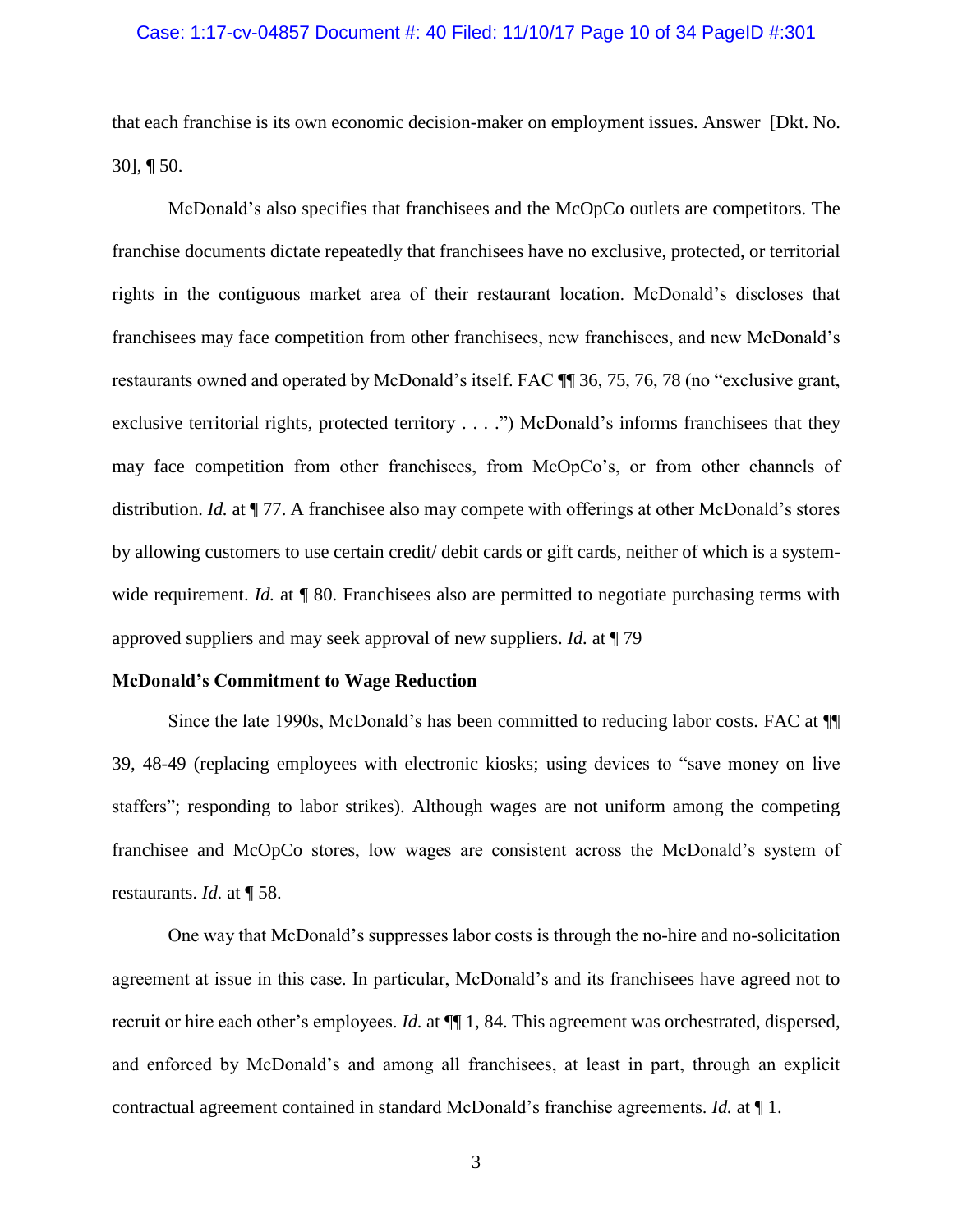## Case: 1:17-cv-04857 Document #: 40 Filed: 11/10/17 Page 11 of 34 PageID #:302

The relevant provision from the McDonald's franchise agreement states:

*Interference With Employment Relations of Others.* During the term of this Franchise, Franchisee shall not employ or seek to employ any person who is at the time employed by McDonald's, any of its subsidiaries, or by any person who is at the time operating a McDonald's restaurant or otherwise induce, directly or indirectly, such person to leave such employment. This paragraph [] shall not be violated if such person has left the employ of any of the foregoing parties for a period in excess of six (6) months.

*Id.* at **[**87.

l

That standard agreement was executed by McDonald's and by franchisees alike—at least up until the time that this lawsuit was commenced. *Id.* at ¶¶ 1, 86, 93. McDonald's 2013 Franchise Disclosure Document ("FDD")<sup>1</sup> and 2014 FDD both included the provision. *Id.* at  $\P$  90, 91. Sometime in 2017, McDonald's removed the provision from its franchise agreement. The current 2017 FDD, most recently amended August 1, 2017—i.e., after the filing of this suit—does not include the provision. *See* FAC ¶ 92. Either way, franchises are offered on standardized terms, so a franchisee who enters into a franchise agreement with McDonald's knows that all franchisees have agreed to abide by the same terms. *Id.* at ¶ 85. At the beginning of 2017, more than 13,000 restaurants operated under existing McDonald's franchise agreements, none of which would have executed the new 2017 form FDD. *Id.* at ¶ 93.

Although the explicit provision technically restricts only franchisee hiring, it evidences a broader agreement. In fact, *McDonald's itself* adheres to the restriction in its operation of McOpCo stores. FAC at ¶¶ 6, 68, 88 (provision interpreted and enforced by McDonald's as applying to hiring in McOpCo store where Plaintiff applied). McDonald's employment applications allow restaurants to flag applicants currently employed by competing McDonald's franchisees or

<sup>1</sup> Exhibit 1 to McDonald's Memorandum ("Mem.") reflects excerpts from the *2013* FDD, not, as McDonald's identifies it, *see* Mem. at vii., the 2003 FDD.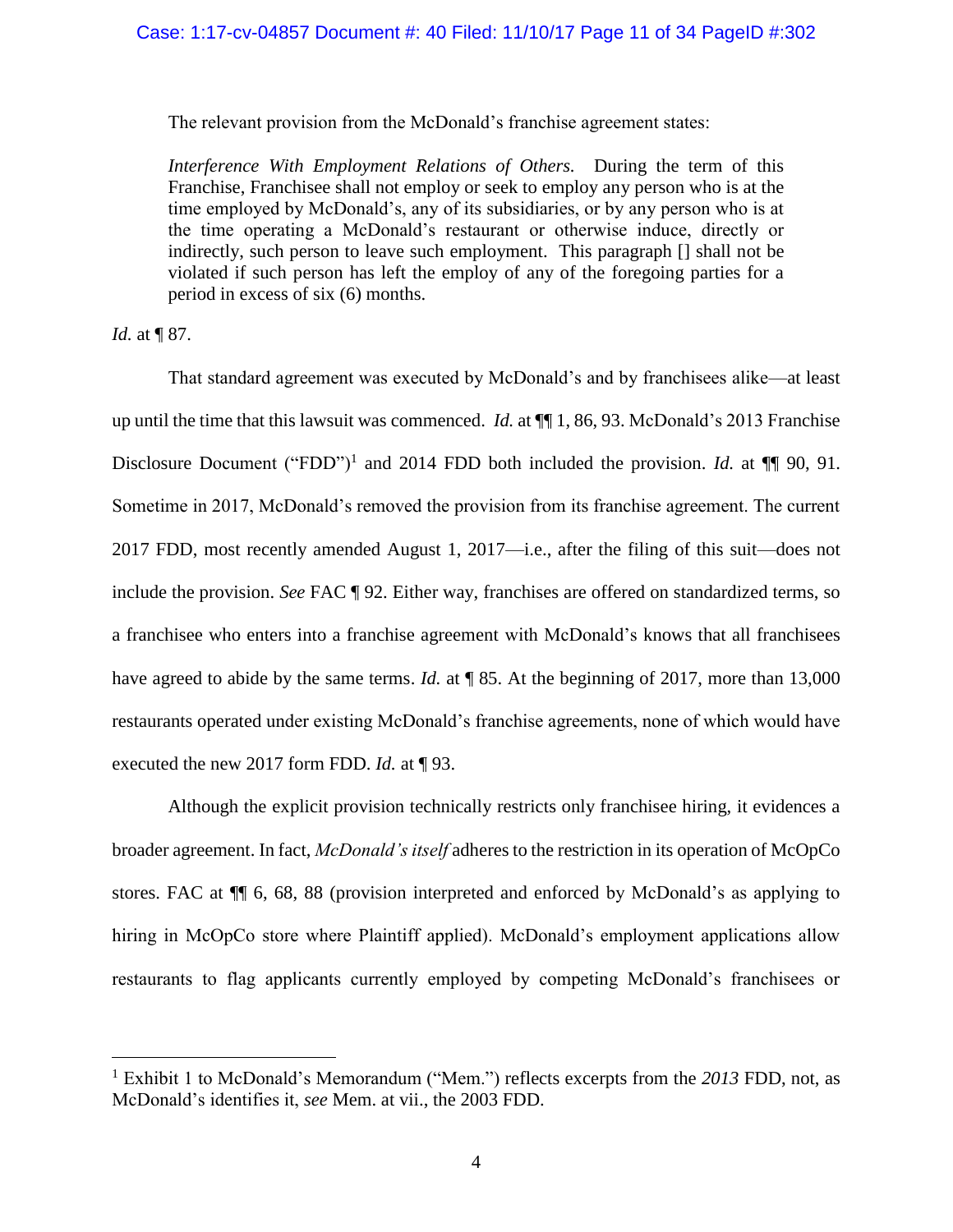## Case: 1:17-cv-04857 Document #: 40 Filed: 11/10/17 Page 12 of 34 PageID #:303

McOpCo stores, thus allowing potential employers to avoid violations. *Id.* at ¶ 98. McDonald's standard franchise agreement includes enforcement mechanisms which could be applied to any breach of this no-hire and no-solicitation provision. *Id.* at ¶ 89.

## <span id="page-11-0"></span>**Plaintiff Deslandes**

In 2009, Plaintiff began working for Bam-B Enterprises of Central Florida, Inc., at its franchised McDonald's-brand restaurant in Apopka, Florida, where she tolerated a difficult work environment and overtime wage violations. FAC at  $\P$  59, 63. Plaintiff took on McDonald's proprietary training programs in order to advance through the McDonald's system, ultimately becoming a Department Manager. *Id.* at ¶ 63. By 2015, she was scheduled for a final weeklong course at McDonald's "Hamburger University," which was necessary to advance to a General Manager position. *Id.* at  $\P$  63, 64. When Bam-B learned that Plaintiff was pregnant, it canceled Plaintiff's training. *Id.* at ¶ 64.

Shortly thereafter, Plaintiff applied for a departmental manager opening at a nearby McDonald's company-owned McOpCo restaurant, a position that would have included increased pay and, Plaintiff believed, better treatment. *Id.* at ¶¶ 66, 67. The manager of the McOpCo restaurant expressed a desire to hire Plaintiff. *Id.* at ¶ 68. Plaintiff informed the manager that she was currently employed at Bam-B's McDonald's restaurant. *Id.* The next day, a McDonald's corporate employee called Plaintiff and explained that unless Bam-B "released" Plaintiff, the McOpCo restaurant could not even interview (much less hire) her because she was currently employed by a McDonald's franchisee. *Id.* Plaintiff asked Bam-B to "release" her so that she could pursue the opportunity, but it refused. *Id.* at ¶ 69. Unable to pursue an opportunity within the McDonald's system, in January 2016 Plaintiff took employment at Hobby Lobby at a significantly lower pay rate of \$10.25 per hour. *Id.* at ¶ 71.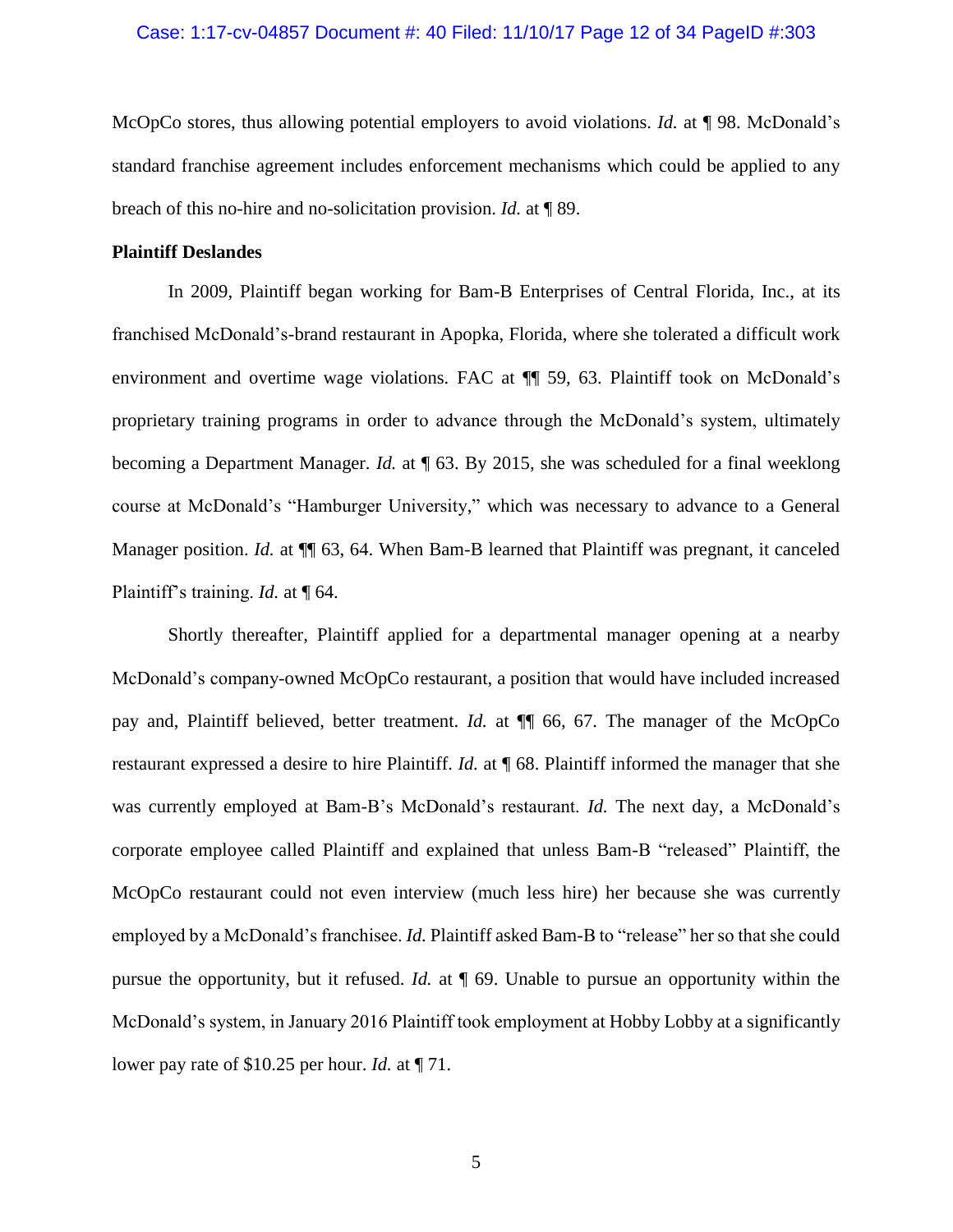## Case: 1:17-cv-04857 Document #: 40 Filed: 11/10/17 Page 13 of 34 PageID #:304

As Plaintiff alleges, training in McDonald's management is only valuable and transferrable within the McDonald's system. FAC  $\P$  71. This is because the education, training and experience are unique to McDonald's. *Id.* at ¶ 110. Training is provided through proprietary curricula and systems which, according to McDonald's, are designed to provide "specific skill sets in the various facets of the conduct of a McDonald's restaurant." *Id.* at ¶ 112. McDonald's franchises also utilize proprietary store operating procedures, inventory control and bookkeeping/accounting procedures, and McDonald's-prescribed equipment. *Id.* McDonald's franchises also utilize McDonald's own proprietary computer systems, platforms, applications, and data systems. *Id.* at ¶ 111. Franchises electronically submit store financial information to McDonald's via a separate proprietary webbased system. Experience with these systems is of little value to other restaurants. *Id.*

## **LEGAL STANDARD**

<span id="page-12-0"></span>There is no heightened pleading standard for antitrust cases. *In re Plasma-Derivative Protein Therapies Antitrust Litig.*, 764 F. Supp. 2d 991, 999 (N.D. Ill. 2011). A complaint must include "a short and plain statement of the claim showing that the pleader is entitled to relief." Fed. R. Civ. P. 8(a)(2). That statement must "give the defendant fair notice of what the claim is and the grounds upon which it rests." *Bell Atl. Corp. v. Twombly*, 550 U.S. 544, 555 (2007). While "detailed factual allegations" are not required, a complaint must include sufficient facts to "state a claim to relief that is plausible on its face." *Ashcroft v. Iqbal*, 556 U.S. 662, 678 (2009), quoting *Twombly*, 550 U.S at 570. The complaint "must establish a nonnegligible probability that the claim is valid[.]" *In re Text Messaging Antitrust Litig.*, 630 F.3d 622, 629 (7th Cir. 2010). Even circumstantial evidence can suffice in a case asserting an antitrust conspiracy; the plaintiff need not plead direct, or "smoking gun" evidence of agreement. *See id.* at 628-29. Finally, the Court accepts as true all well-pleaded factual allegations of the complaint, drawing all reasonable inferences in the plaintiff's favor. *Hecker v. Deere & Co.*, 556 F.3d 575, 580 (7th Cir. 2009).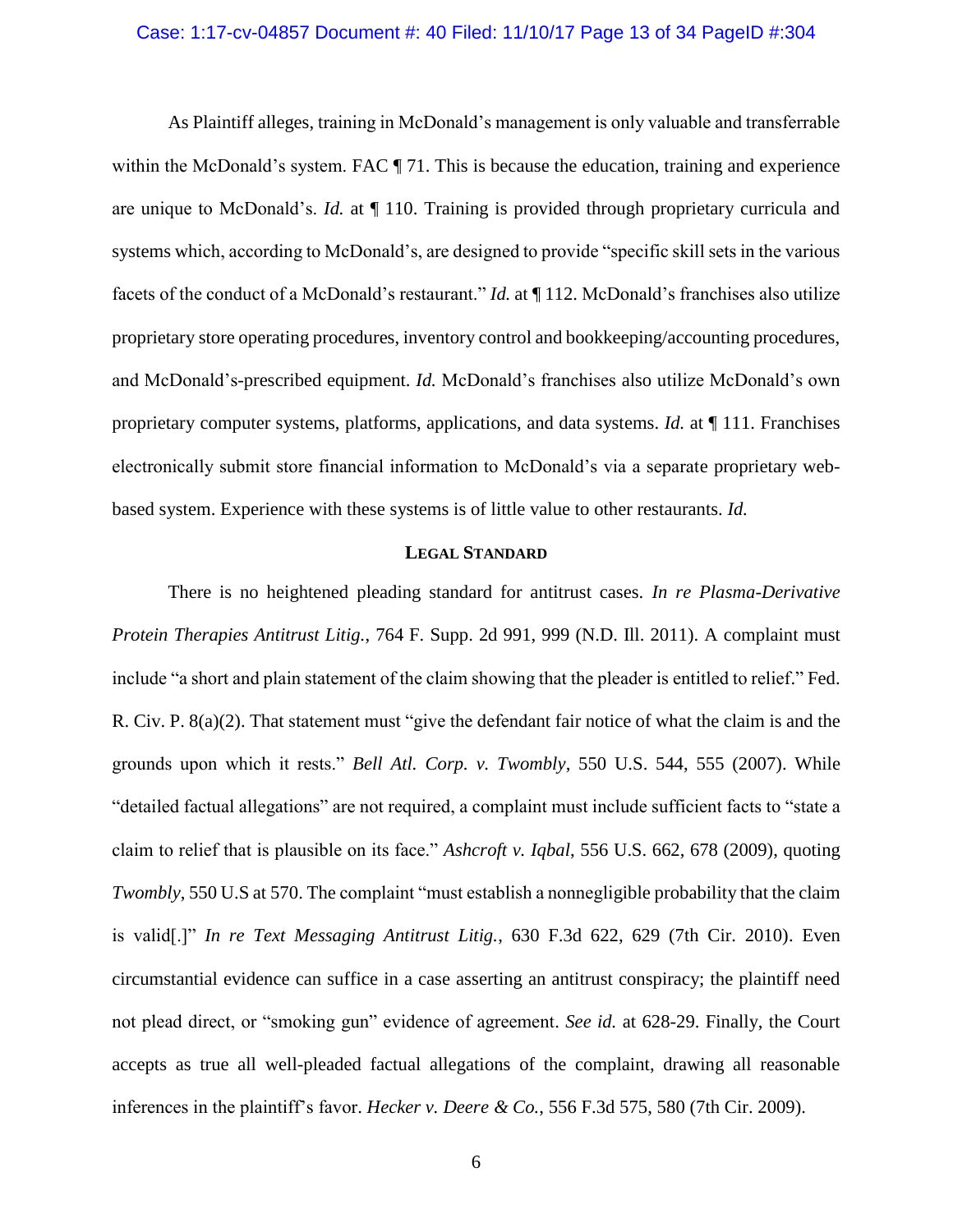### **ARGUMENT**

#### <span id="page-13-1"></span><span id="page-13-0"></span> $\overline{L}$ **PLAINTIFF STATES A CLAIM UNDER THE SHERMAN ACT**

To state a claim under Section 1 of the Sherman Act a plaintiff must allege (1) a contract, combination, or conspiracy; (2) a resultant unreasonable restraint of trade in the relevant market; and (3) and accompanying injury. *See Denny's Marina, Inc. v. Renfro Productions, Inc.*, 8 F.3d 1217 (7th Cir. 1993). There is no requirement to plead or prove a relevant market or market power with respect to restraints of competition that are illegal *per se*. *United States v. Socony-Vacuum Oil Co.*, 310 U.S. 150, 224 n.59 (1940)

#### <span id="page-13-2"></span> $A_{1}$ **Plaintiff Adequately Alleges a** *Per Se* **Violation of the Antitrust Laws**

## *1. Horizontal agreements between competitors are* per se *unlawful.*

<span id="page-13-3"></span>It has long been the case that a horizontal agreement among competitors to fix price is a *per se* violation of the antitrust laws. *Socony-Vacuum*, 310 U.S. at 223 ("Under the Sherman Act a combination formed for the purpose and with the effect of raising, depressing, fixing, pegging, or stabilizing the price of a commodity in interstate or foreign commerce is illegal per se."); *F.T.C. v. Superior Court Trial Lawyers Ass'n*, 493 U.S. 411, 422 (1990) (boycott among competing lawyers in order to increase pay rates "constituted a classic restraint of trade within the meaning of Section 1 of the Sherman Act" and "was unquestionably a 'naked restraint' on price and output."). It matters not whether any specific price was literally "fixed" or agreed-to; the *per se* rule extends well beyond that simplest form of cartel. *Socony-Vacuum*, 310 U.S. at 222 (Sherman Act proscribes price-fixing even where prices paid by the combination "were not fixed in the sense that they were uniform and inflexible" and prohibits "agreements to raise or lower prices whatever machinery for price-fixing was used."); *Superior Court Trial Lawyers*, 493 U.S. at 422 (constriction of supply "the essence of 'price-fixing,'").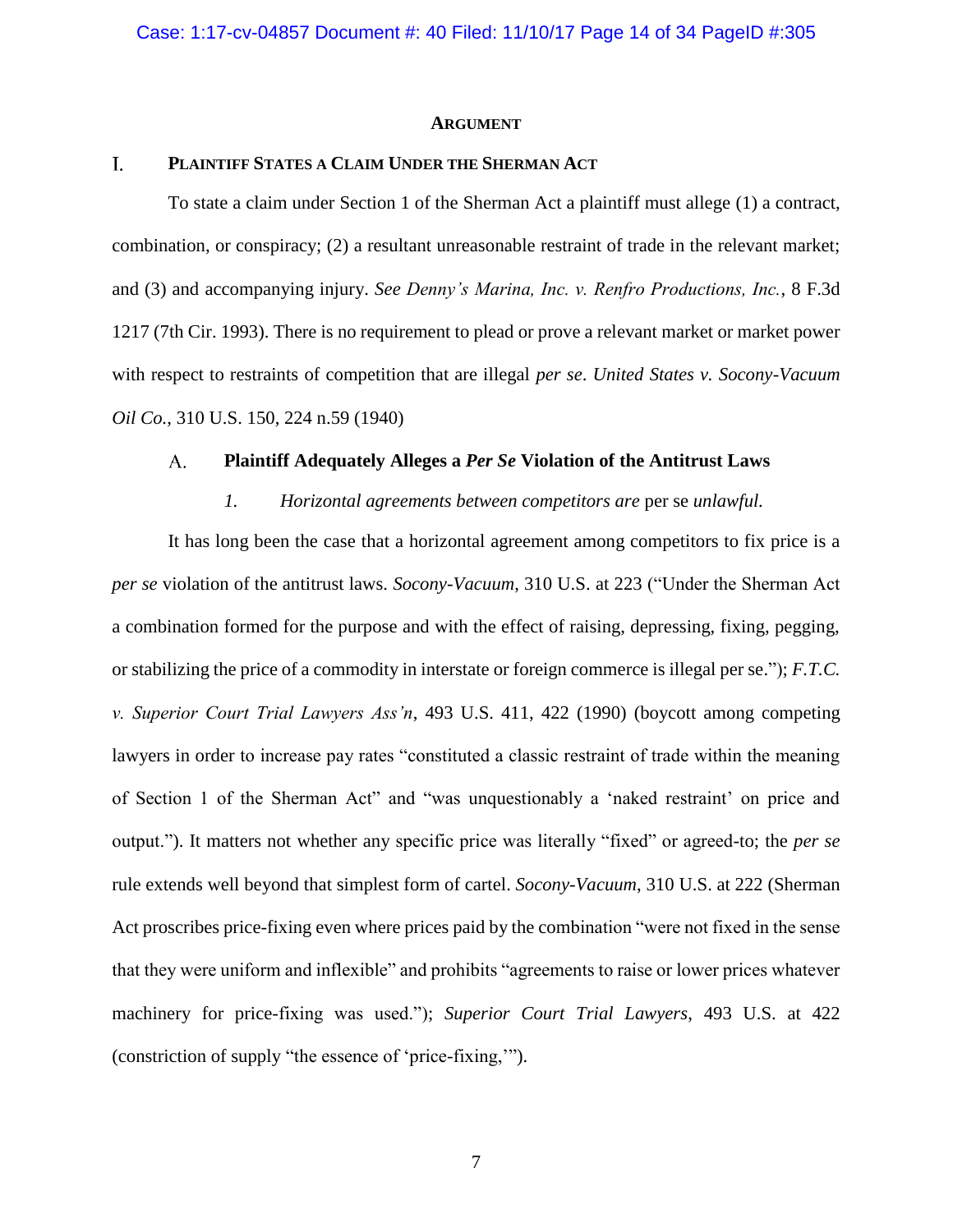## Case: 1:17-cv-04857 Document #: 40 Filed: 11/10/17 Page 15 of 34 PageID #:306

Agreements not to compete among horizontal competitors are the quintessential *per se* violation of the antitrust laws. *See United States v. Brown*, 936 F.2d 1042, 1045 (9th Cir. 1991) (affirming conviction of defendants who conspired to refrain from bidding on each other's former billboard leases). The *per se* rule also applies to agreements to restrict the geographic territories where competitors advertise. *See Blackburn v. Sweeney*, 53 F.3d 825, 828 (7th Cir. 1995) (market allocation agreement *per se* unlawful, even if not a perfect allocation). It applies where sellers agree not to solicit each other's customers. *United States v. Cooperative Theaters of Ohio, Inc.*, 845 F.2d 1367, 1373 (6th Cir. 1988) (*per se* standard applied to agreement between movie theater booking agents to refrain from soliciting each other's customers, even though agents remained free to accept unsolicited business from these customers). And, as applicable here, the *per se* rule applies to agreements among employers that reduce competition for employees. *See Fleischman v. Albany Med. Ctr.*, 728 F. Supp. 2d 130, 157-58 (N.D.N.Y. 2010) (denying defendants' motion for summary judgment on *per se* claim, holding that information exchange between defendants in an effort to fix nurse wages constituted a conspiracy that was illegal *per se* and tantamount to a conspiracy to fix prices); *In re High-Tech Employee Antitrust Litig.*, 856 F. Supp. 2d 1103 (N.D. Cal. 2012) (plaintiffs "successfully pled a *per se* violation of the Sherman Act for purposes of surviving a 12(b)(6) motion"); *Doe v. Arizona Hosp. and Healthcare Ass'n*, No. CV 07-1292- PHX-SRB, 2009 WL 1423378 (D. Ariz. Mar. 19, 2009) (temporary employee nurse plaintiffs alleged facts sufficient to support claim of *per se* illegality against hospitals where they alleged that defendants conspired to keep temporary nursing wages below free market levels). *See also* Department of Justice Antitrust Division and Federal Trade Commission *Antitrust Guidance for Human Resource Professionals* (October 2016) ("no-poaching agreements among employers . . . per se illegal under the antitrust laws"; "firms that compete to hire or retain employees are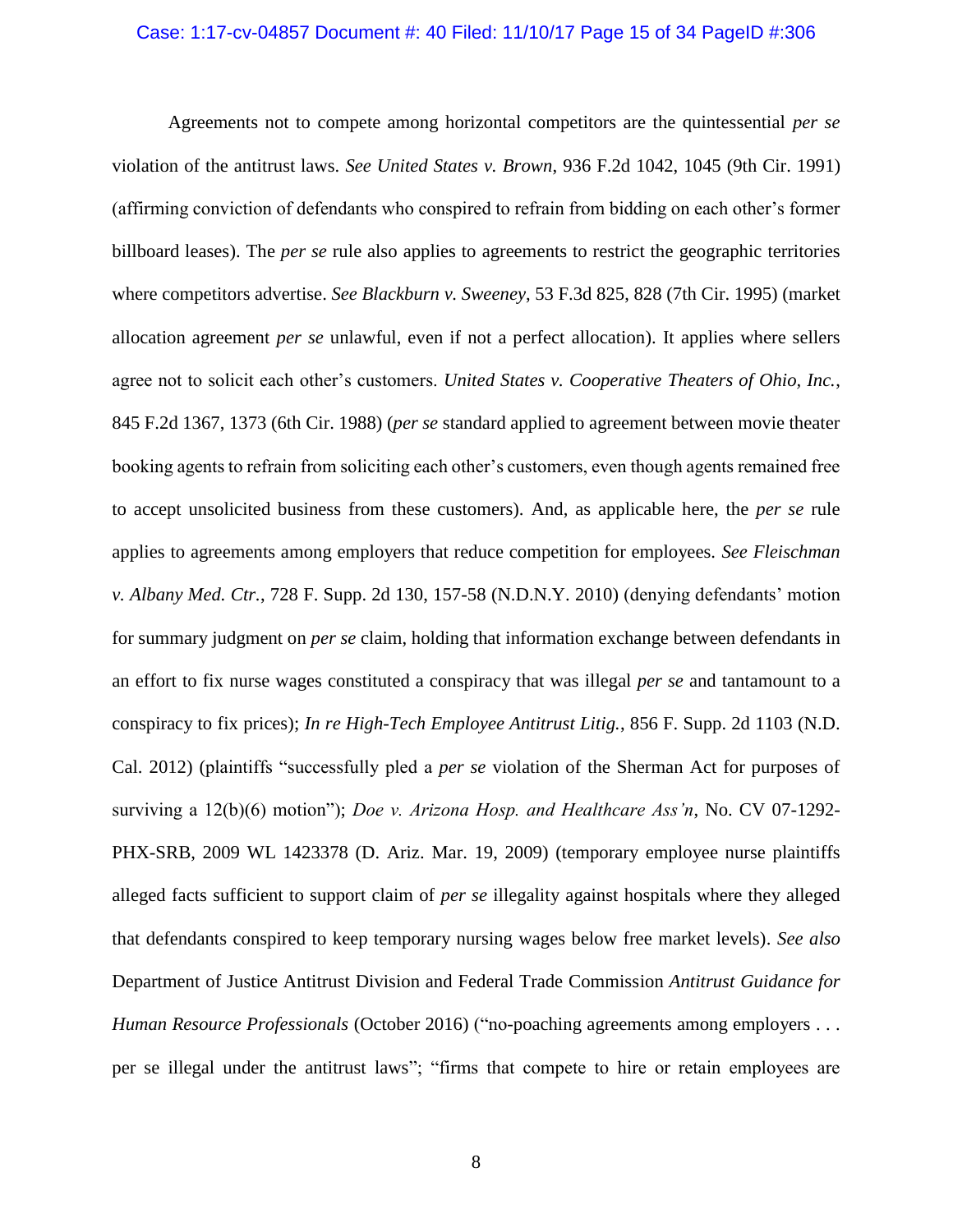### Case: 1:17-cv-04857 Document #: 40 Filed: 11/10/17 Page 16 of 34 PageID #:307

competitors in the employment marketplace, regardless of whether the firms make the same products or compete to provide the same services. It is unlawful for competitors to expressly or implicitly agree not to compete with one another.  $\ldots$ .").<sup>2</sup>

In *In re High Tech*, the plaintiffs alleged that certain high tech companies engaged in a nationwide "conspiracy to eliminate competition between them for skilled labor, with the intent and effect of suppressing the compensation and mobility of [their] employees." 856 F. Supp. 2d at 1110. The "overarching conspiracy" alleged by the plaintiffs included "an interconnected web of express bilateral agreements" between certain defendants, each involving a company under the control of the late Steven P. Jobs and/or a company whose board shared at least one member of Apple's board of directors. *Id.* at 1110-12. As here, the defendants moved to dismiss, arguing that the complaint was deficient for "failure to allege a relevant market" or that defendants had power in that market. The court rejected that argument noting that the plaintiffs had alleged a nationwide labor market which, in light of the allegation that the defendants succeeded in distorting the market, was not facially unsustainable. *Id.* at 1122. Specifically, the court noted that it *need not engage in a market analysis at all* unless and until it decided that a rule of reason analysis would govern. *Id.*, citing *F.T.C. v. Ind. Fed'n of Dentists*, 476 U.S. 447, 462 (1986); *Nat'l Soc'y of Prof'l Eng'rs v. United States*, 435 U.S. 679, 692 (1978). That decision, it concluded, was more appropriately addressed on a motion for summary judgment. Because the plaintiffs had successfully pleaded a

l

<sup>&</sup>lt;sup>2</sup> Available at <https://www.justice.gov/atr/file/903511/download> (last visited Sept. 17, 2017). While the DOJ/FTC Guidelines are not binding, similar antitrust guidelines promulgated by the DOJ and the FTC are often relied upon and cited as persuasive authority in the Seventh Circuit. *See*, *e.g.*, *County Materials Corp. v. Allan Block Corp.*, 502 F.3d 730, 736 (7th Cir. 2007) (citing DOJ/FTC Antitrust Guidelines for the Licensing of Intellectual Property); *Abbott Labs. v. Baxter Internat'l, Inc.*, Nos. 01 C 4809, 01 C 4839, 2002 WL 467147, at \*11 (N.D. Ill. Mar. 27, 2002) (same); *United Phosphorus, Ltd. v. Angus Chem. Co.*, 322 F.3d 942, 949 (7th Cir. 2003) (citing DOJ/FTC Antitrust, Unfairness, Deception Policies and Guidelines).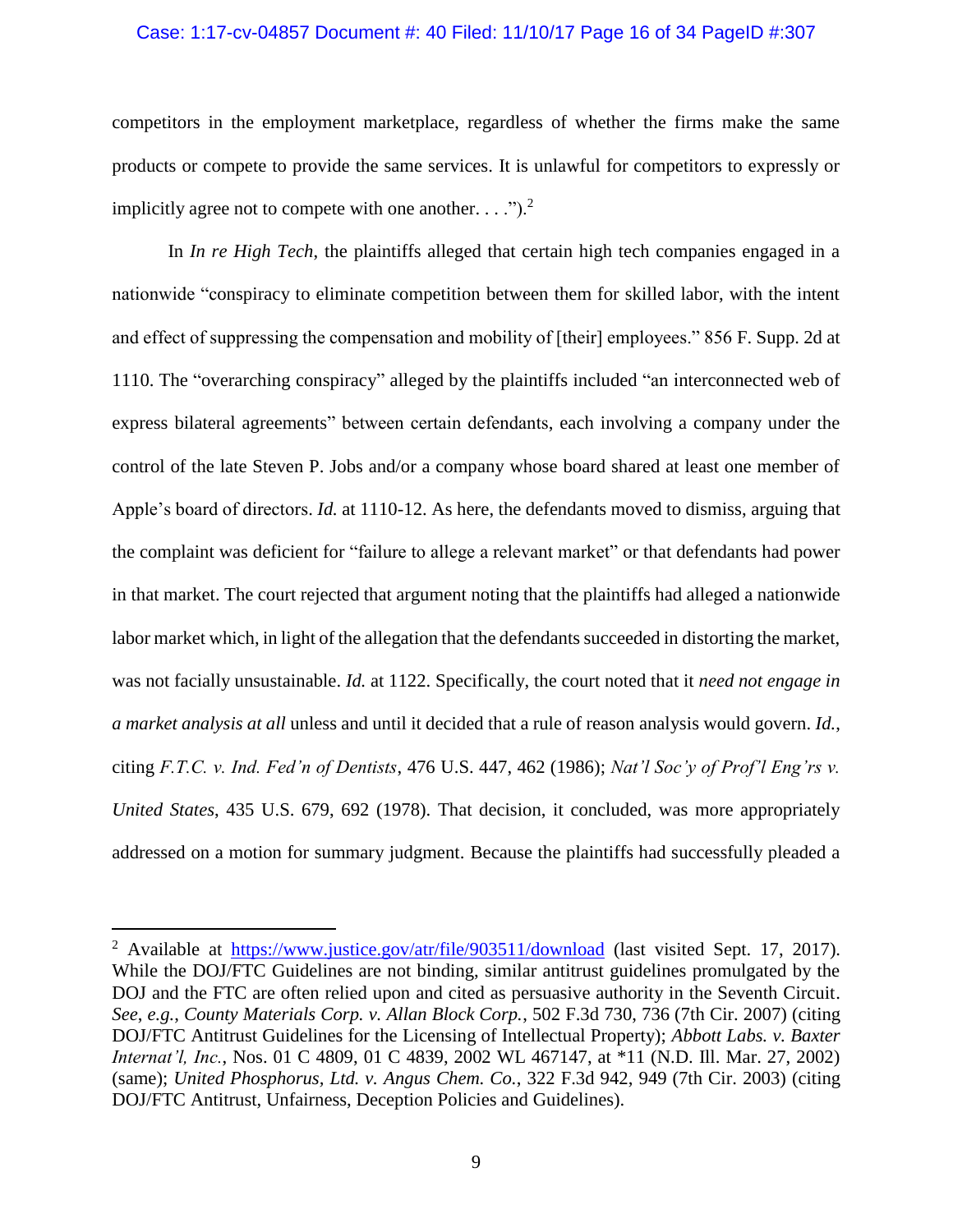## Case: 1:17-cv-04857 Document #: 40 Filed: 11/10/17 Page 17 of 34 PageID #:308

per se violation of the Sherman Act, "no market analysis is required at this time." *Id.* citing *Socony-Vacuum* , 310 U.S. at 224 n.59.

## *2. McDonald's no-hire agreement is a horizontal agreement between competitors.*

<span id="page-16-0"></span>McDonald's argues that the restraint on competition at issue in this case cannot be judged under the *per se* standard because it takes place within a "franchise context" and vertical restraints in that context are governed by the rule of reason. Mem. at 7, 11. This argument fails.

The restraint on competition in this case—as evidenced by Plaintiff's experience—was a restraint between McDonald's restaurant outlets operating at the *same* level of distribution. Plaintiff was an employee of a McDonald's franchisee (Bam-B). FAC ¶ 59. McDonald's discloses to and requires franchisees to acknowledge that they may compete against other franchisees and against company-owned stores. *Id.* at ¶¶ 36, 75-78. Plaintiff applied for an opening at a McOpCo (i.e., company-owned) store. *Id.* at ¶¶ 66, 67. The manager of that McOpCo restaurant expressed an interest in hiring Plaintiff but after Plaintiff disclosed that she was a Bam-B employee, a McDonald's corporate employee intervened to inform Plaintiff that she could not be hired by the McOpCo absent a "release" from Bam-B. *Id.* at ¶ 68. Because Bam-B and the McOpCo were situated as horizontal competitors, Plaintiff was the victim of a *horizontal* restraint.

To be sure, Plaintiff alleges that McDonald's orchestrated and enforced an agreement between and among franchisees and itself (including in its operation of McOpCo stores). FAC at, *e.g.*, ¶¶ 1, 5, 68, 87. (The fact that it was a McDonald's corporate employee who intervened to squelch Plaintiff's opportunity supports this allegation.) Because it did so "in part," *id.* at ¶¶ 1, 5, through the use of the no-hire provision contained in franchise agreements, McDonald's argues that this makes the overall agreement vertical. Not so. To determine whether an agreement is horizontal or vertical, it is the *nature of the restraint* that the Court must evaluate, not the identity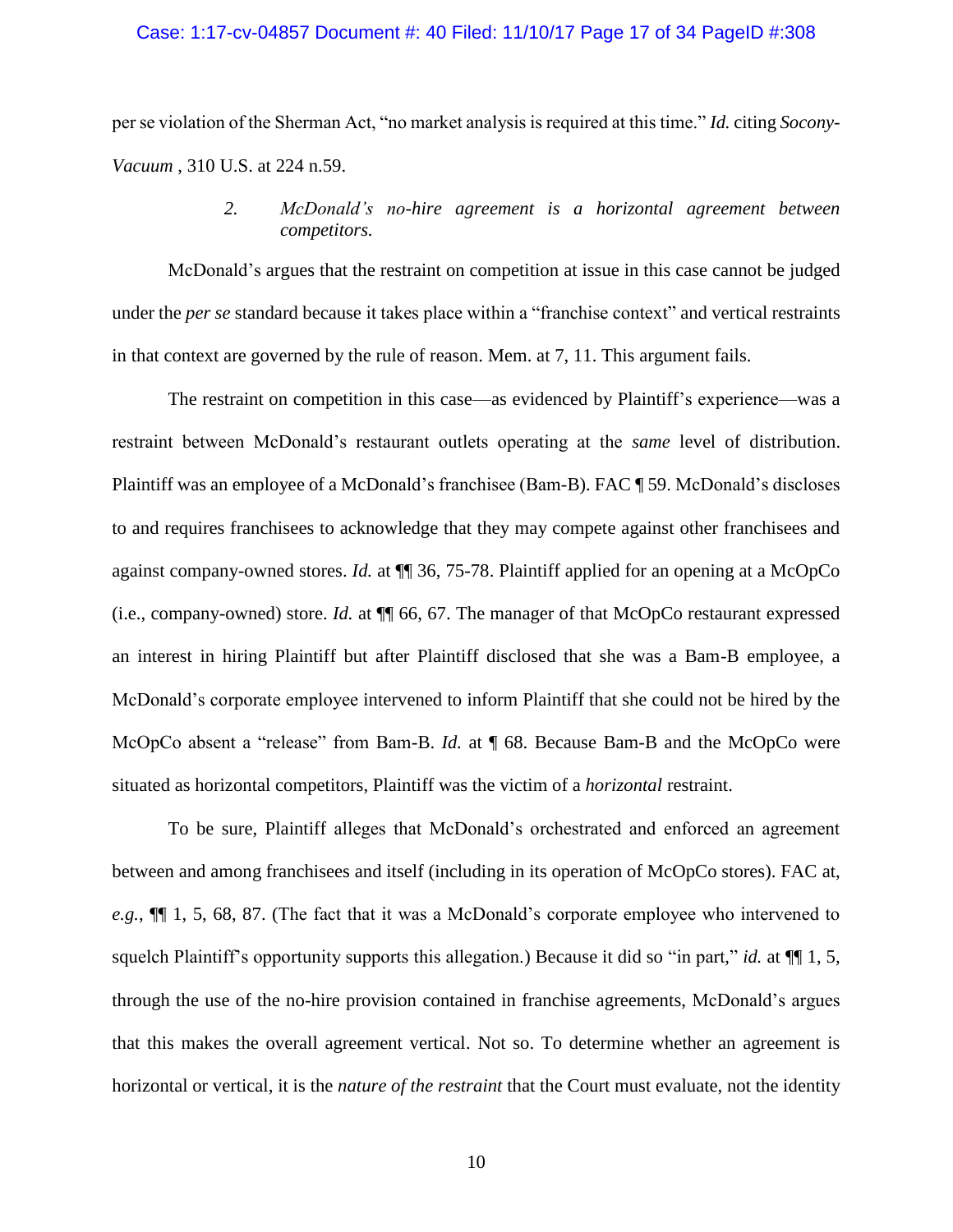## Case: 1:17-cv-04857 Document #: 40 Filed: 11/10/17 Page 18 of 34 PageID #:309

of the party who joins in to impose it. *United States v. Apple, Inc.*, 791 F.3d 290, 297 (2d Cir. 2015), *cert. denied*, 133 S. Ct. 1376 (Mar. 7, 2016). In *Apple*, the defendant entered into separate agreements with major publishing companies in connection with its launch of the iBookstore for its iPad tablet. The government alleged that Apple and the publishers had conspired to raise prices across the nascent ebook market. Even though Apple, a consumer-facing retailer, operated at a different level of the market structure than the publishers, the Second Circuit had no difficulty concluding that the relevant restraint in the case was a *horizontal* restraint subject to *per se* condemnation:

But the relevant "agreement in restraint of trade" in this case is not Apple's vertical Contracts with the Publisher Defendants . . . it is the horizontal agreement that Apple organized among the Publisher Defendants to raise ebook prices. As explained below, horizontal agreements with the purpose and effect of raising prices are *per se* unreasonable because they pose a "threat to the central nervous system of the economy," [*Socony-Vacuum Oil Co.*, 310 U.S. at 224 n.59]; that threat is just as significant when a vertical market participant organizes the conspiracy. . . . The competitive effects of that *same restraint* are no different merely because a different conspirator is the defendant.

*Apple*, 791 F.3d at 323. The Second Circuit forcefully rejected the proposition that "one who organizes a horizontal price-fixing conspiracy . . . among those competing at a different level of the market has somehow done less damage to competition than its co-conspirators." *Id.* at 297. There is thus no safe harbor for the orchestrator of a horizontal conspiracy merely because the organizer operates at a different level of the market structure. *See id.* at 322 ("the Supreme Court and our Sister Circuits have held all participants in 'hub-and-spoke' conspiracies liable when the objective of the conspiracy was a *per se* unreasonable restraint of trade." (citations omitted)). *See also In re Musical Instruments and Equip. Antitrust Litig.*, 798 F.3d 1186, 1192 & n.3 (9th Cir. 2015) (horizontal aspects of hub-and-spoke conspiracy analyzed under *per se* rule). "It is the type of restraint Apple agreed to impose that determines whether the *per se* rule or the rule of reason is appropriate. These rules are means of evaluating 'whether [a] *restraint* is unreasonable,' not the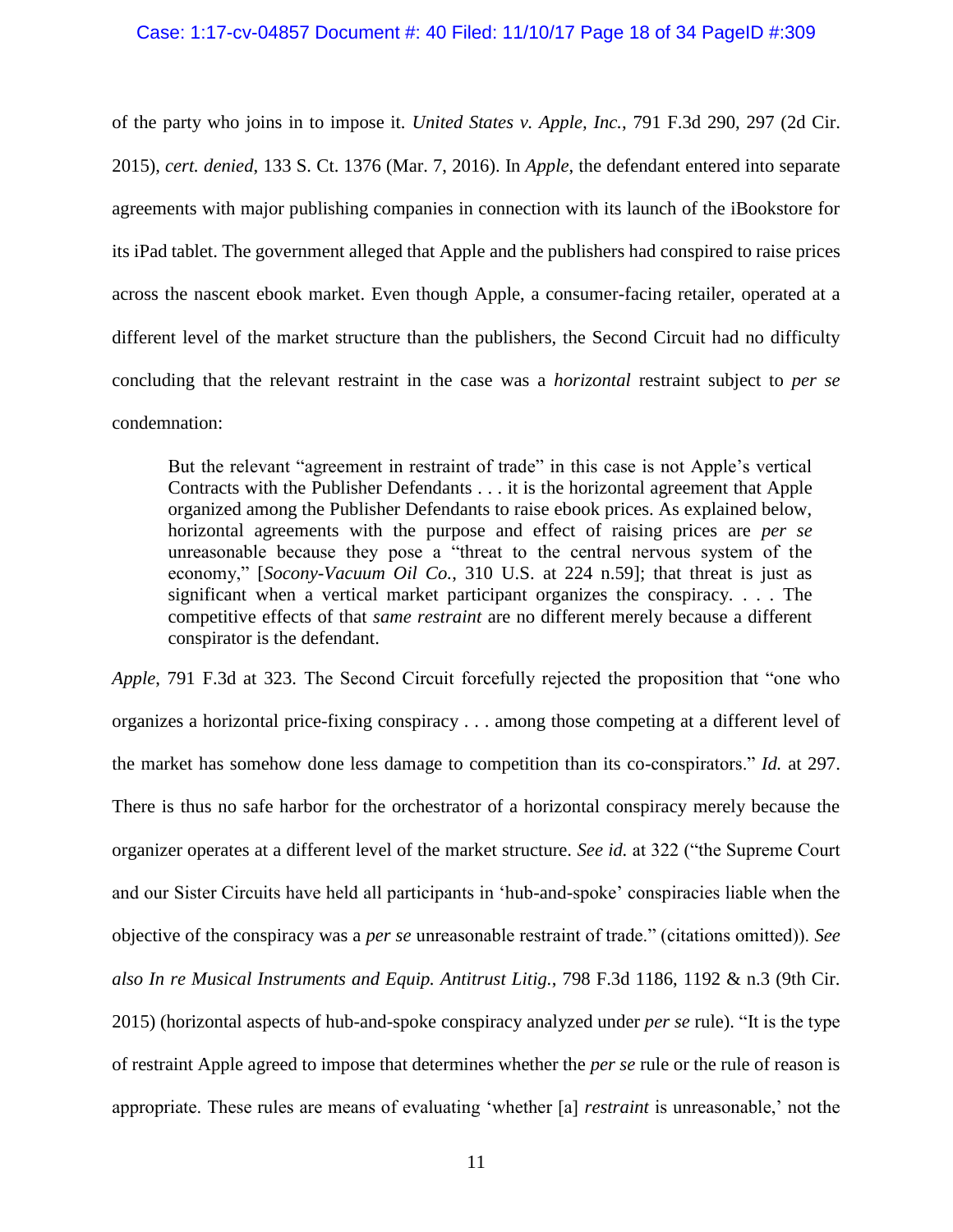## Case: 1:17-cv-04857 Document #: 40 Filed: 11/10/17 Page 19 of 34 PageID #:310

reasonableness of a particular defendant's role in the scheme." *Apple*, 791 F.3d at 322, quoting and citing *Atl. Richfield Co. v. USA Petroleum Co.*, 495 U.S. 328, 342 (1990); *Nat'l Collegiate Athletic Ass'n v. Bd. of Regents of the Univ. of Okla.*, 468 U.S. 85, 103 (1984) ("*NCAA*").

This Circuit is in accord. In *Toys 'R' Us, Inc. v. Federal Trade Commission*, 221 F.3d 928 (7th Cir. 2000), the retailer Toys 'R' Us ("TRU") entered into and used a network of vertical agreements with toy manufacturers to restrain price competition from warehouse clubs like Costco. The FTC found that TRU "orchestrated a horizontal agreement among its key suppliers to boycott the [warehouse] clubs." 221 F.3d at 932. Evidence showed that the manufacturers agreed to boycott the warehouse clubs on the condition that their competitors would do the same, that TRU policed the boycott, and that the boycott was effective. *Id.* at 932-33. Notwithstanding TRU's argument that its dealings with the manufacturers were separate, vertical agreements, the Seventh Circuit easily concluded, "That is a horizontal agreement." *Id.* at 936. As the court noted, "[t]aking steps to prevent a price collapse through coordination of action among competitors has been illegal at least since [*Socony-Vacuum*]. Proof that this is what TRU was doing is sufficient proof of actual anticompetitive effects that no more elaborate market analysis was necessary." *Id.* at 937.

Likewise, in *Denny's Marina, Inc. v. Renfro Productions, Inc.*, 8 F.3d 1217 (7th Cir. 1993), the fact that a conspiracy among the plaintiff's boat-selling competitors to preclude plaintiff's participation in certain boat shows was joined by the operator of the boat shows (who was not a horizontal competitor) "does not transform [the restraint] into a vertical agreement." 8 F.3d at 1220-21. The district court in *Denny's Marina* had entered summary judgment against the plaintiff for the absence of "a sufficient showing of a potential market-wide impact." *Id.* at 1219. The Seventh Circuit reversed, as where the restraint alleged "constitutes a horizontal price-fixing conspiracy, it is *per se* an unreasonable restraint of trade." *Id.* at 1220, citing *Arizona v. Maricopa*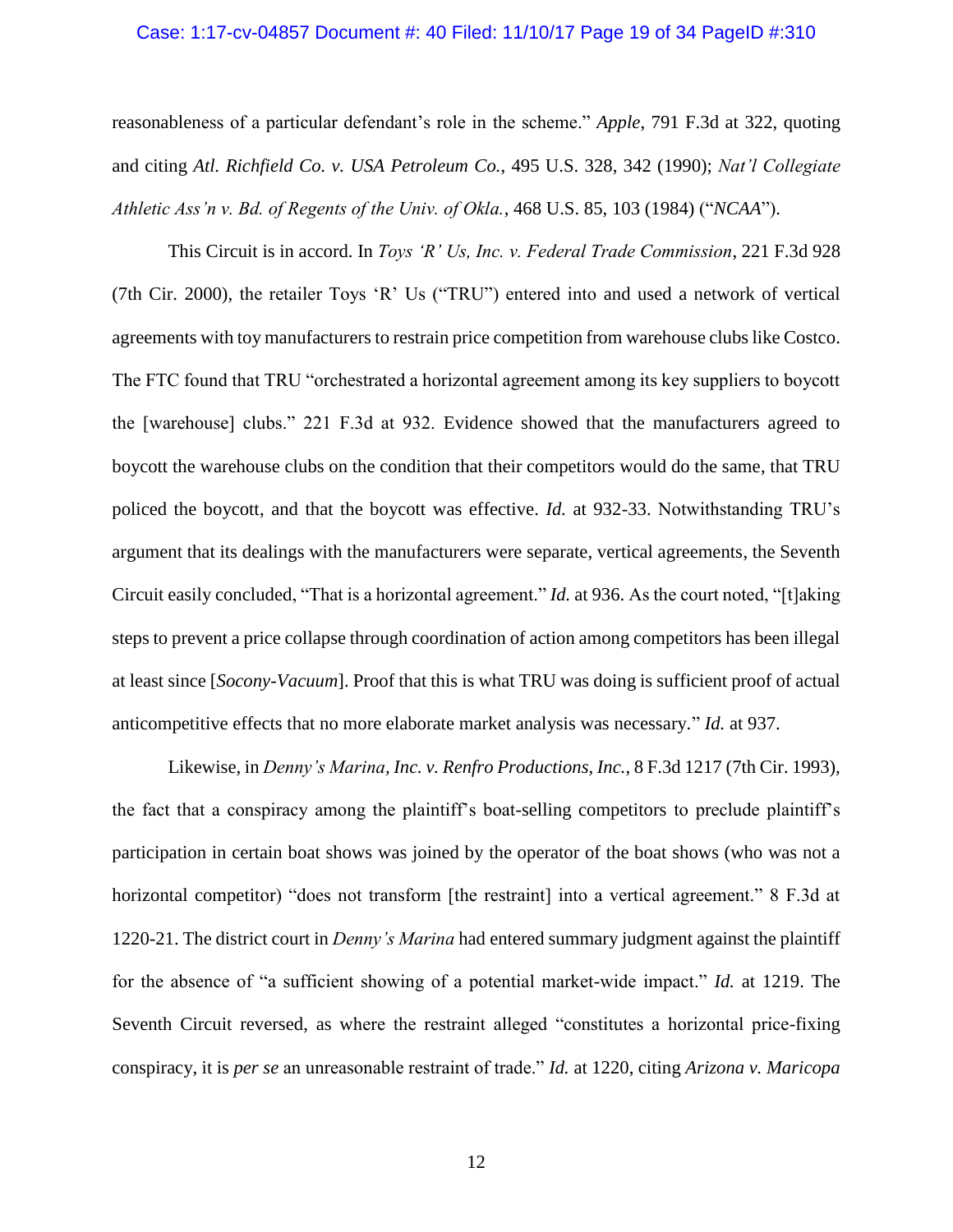## Case: 1:17-cv-04857 Document #: 40 Filed: 11/10/17 Page 20 of 34 PageID #:311

*County Medical Society*, 457 U.S. 332, 348 (1982); *Socony-Vacuum*; *Superior Court Trial* 

*Lawyers*. It noted:

As far back as 1940, it has been clear that horizontal price-fixing is illegal *per se* without requiring a showing of actual or likely impact on a market. . . . This is because joint action by competitors to suppress price-cutting has the requisite substantial potential for impact on competition . . . to warrant *per se* treatment. The district court would require plaintiff to demonstrate a particular potential for impact on the market, when one of the purposes of the *per se* rule is that in cases like this such a potential is so well-established as not to require individualized showings. . . . The pernicious effects are conclusively presumed.

*Id.* at 1221-22 (citations and quotations omitted).

It is no answer to argue, as McDonald's does, that vertical non-price restraints imposed by a franchisor and vertical price restraints are governed by the rule of reason under, respectively, *Continental T.V., Inc. v. GTE Sylvania Inc.*, 433 U.S. 36 (1977) and *Leegin Creative Leather Products, Inc. v. PSKS, Inc.*, 551 U.S. 877 (2007). *See* Mem. at 7. Those rules refer to *vertical* restraints. The restraint here—although organized and policed by McDonald's—is a *horizontal* restraint between and among ostensible competitors. As the Second Circuit said in *Apple*, this is in no way inconsistent with *Leegin*. In *Leegin*, the Court specifically cautioned that "vertical price restraints can also be used to organize horizontal cartels to increase prices, which are, 'and ought to be, per se unlawful.' . . . When used for such a purpose, the vertical agreement may be 'useful evidence . . . to prove the existence of a horizontal cartel.'" *Apple*, 791 F.3d at 324, quoting *Leegin*, 551 U.S. at 893 (citations omitted). It is also the case, as noted in *Apple*, 791 F.3d at 324, that *Leegin* addressed only the lawfulness of the manufacturer's vertical agreements and not the plaintiff's claim that the manufacturer also "participated in an unlawful horizontal cartel with competing retailers." *See Leegin*, 551 U.S. at 907-08. Nor did *Leegin* reject *per se* liability for huband-spokes conspiracies generally. Even if vertical agreements would need to be evaluated under the rule of reason, a hub-and-spokes conspiracy's vertical organizer "has not only committed to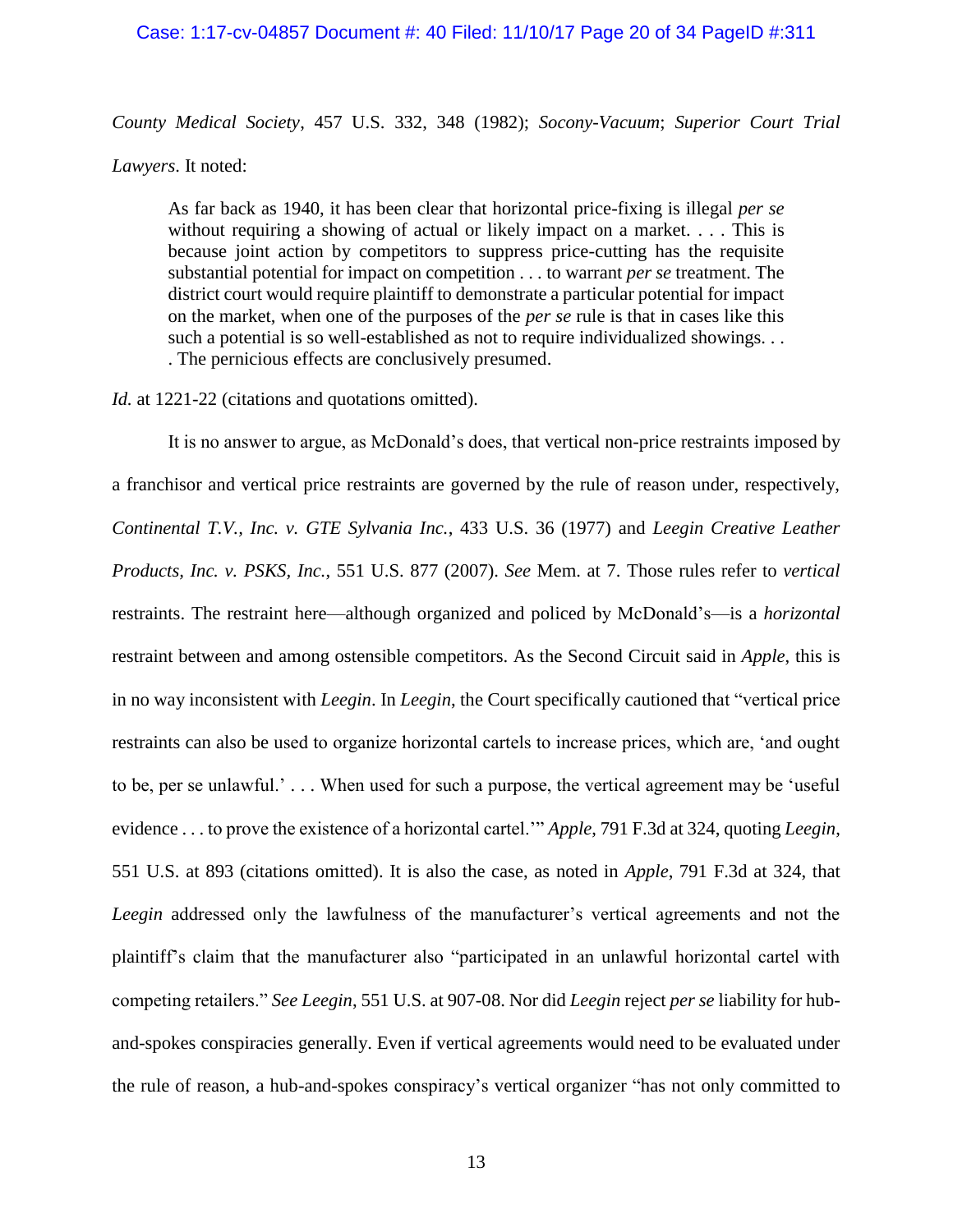## Case: 1:17-cv-04857 Document #: 40 Filed: 11/10/17 Page 21 of 34 PageID #:312

vertical agreements, but has also agreed to participate in the horizontal conspiracy. In that situation, the court need not consider whether the vertical agreements restrained trade because all participants agreed to the horizontal restraint, which is 'and ought to be, *per se* unlawful.'" *Leegin*, 551 U.S. at 893; *see also Apple*, 791 F.3d at 324-25.

## *3. McDonald's no-hire agreement cannot be justified as having "procompetitive" benefits.*

<span id="page-20-0"></span>Without accounting for any of the authority to the contrary cited above, McDonald's argues that its no-hire agreement cannot be *per se* unlawful because it has (McDonald's says) procompetitive benefits or because it is comparable to a common law covenant not to compete. None of the authority that McDonald's cites, however, controls.

McDonald's argues that its no-hire agreement is "eminently reasonable" because it prevents franchises from "raiding" one another's employees. Mem. at 1, 8. McDonald's cites a similar "no-switching" provision addressed in *Williams v. I.B. Fischer Nev.*, 794 F. Supp. 1026 (D. Nev. 1992), *aff'd*, 999 F.2d 445 (9th Cir. 1993), which pertained to the Jack-in-the-Box franchise system. *Williams*, however, was decided (on summary judgment) on the basis that the defendants, the franchisor and the plaintiff's former employer-franchisee, were "a single enterprise, incapable of competing for purposes of Section 1 of the Sherman Act." 794 F. Supp. at 1032. According to the court, competition between the entities—the "cornerstone" of a Section 1 claim—simply did not exist and so there could be no conspiracy between them. *Id.* at 1031 (noting, among other things, that Jack-in-the-Box franchisees contract for geographic exclusivity "to minimize competition between" them). Plaintiff here complains of a no-hire agreement between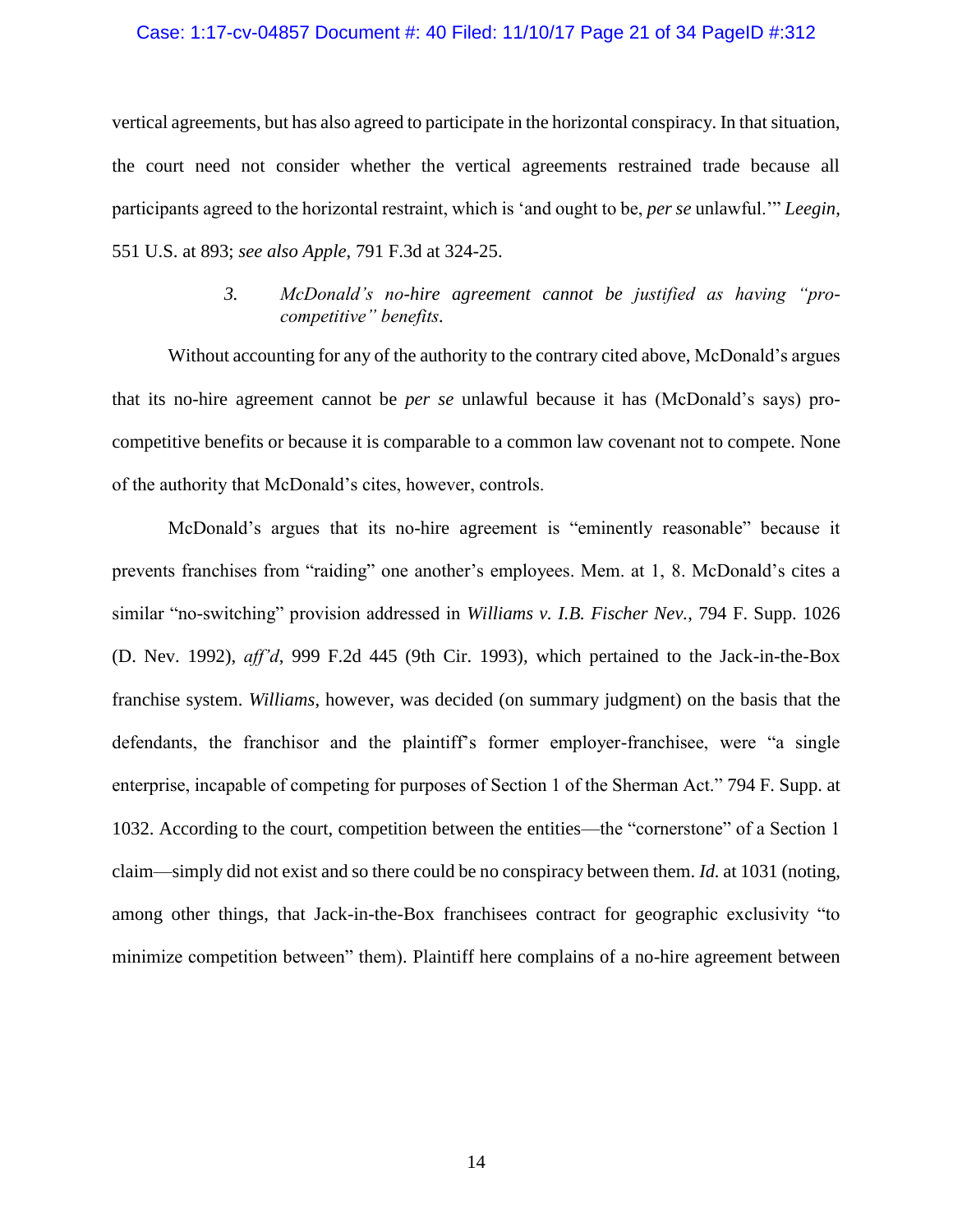## Case: 1:17-cv-04857 Document #: 40 Filed: 11/10/17 Page 22 of 34 PageID #:313

*horizontal* actors who have no such exclusive territory and who actually compete with each other. *See* FAC ¶¶ 36, 75-78. 3

*Eichorn v. AT&T Corp.*, 248 F.3d 131 (3d Cir. 2001), upon which McDonald's relies heavily, involved a challenge to AT&T's agreement not to hire for a period of time certain of its own former employees (those who earned more than \$50,000 per year) from the company to which it was selling a portion of its business. The Third Circuit applied a rule of reason analysis but did so explicitly with reference to no-hire agreements "entered upon the legitimate sale of a business to a third party." 248 F.3d at 144; *see also id.* at 144 n.2 ("we find no cases in which a no-hire agreement *entered into upon the sale of a business to a third party* . . . was found to be a horizontal price fixing conspiracy") (emphasis supplied). With this limitation, it is no surprise that the *Eichorn* court found no cases applying the *per se* rule "in similar factual circumstances." Mem. at 1. The McDonald's no-hire agreement is untethered to the sale of a business to a third party and cannot fairly be described as a limited covenant not to compete.

*Coleman v. Gen. Elec. Co.*, 643 F. Supp. 1229 (E.D. Tenn. 1986), *Cesnik v. Chrysler Corp.*, 490 F. Supp. 859 (M.D. Tenn. 1980), and *Lektro-Vend Corp. v. Vendo Co.*, 660 F.2d 225 (7th Cir. 1981) also involved agreements entered into ancillary to the sale of a business to a third party. *Aydin Corp. v. Loral Corp.*, 718 F.2d 897 (9th Cir. 1983) involved a single departing executive's non-horizontal agreement not to "raid" his former employer and *Polk Bros., Inc. v. Forest City Enters., Inc.*, 776 F.2d 185 (7th Cir. 1985) did not even involve a no-hire covenant. Unlike Plaintiff's action, *Bogan v. Hodgkins*, 166 F.3d 509, 515 (2d Cir. 1999) involved what the court

l

<sup>&</sup>lt;sup>3</sup> McDonald's has not argued in this motion that its franchisees, McOpCo stores, and it comprise a "single economic enterprise" incapable of conspiring. Plaintiff, accordingly, does not address that issue.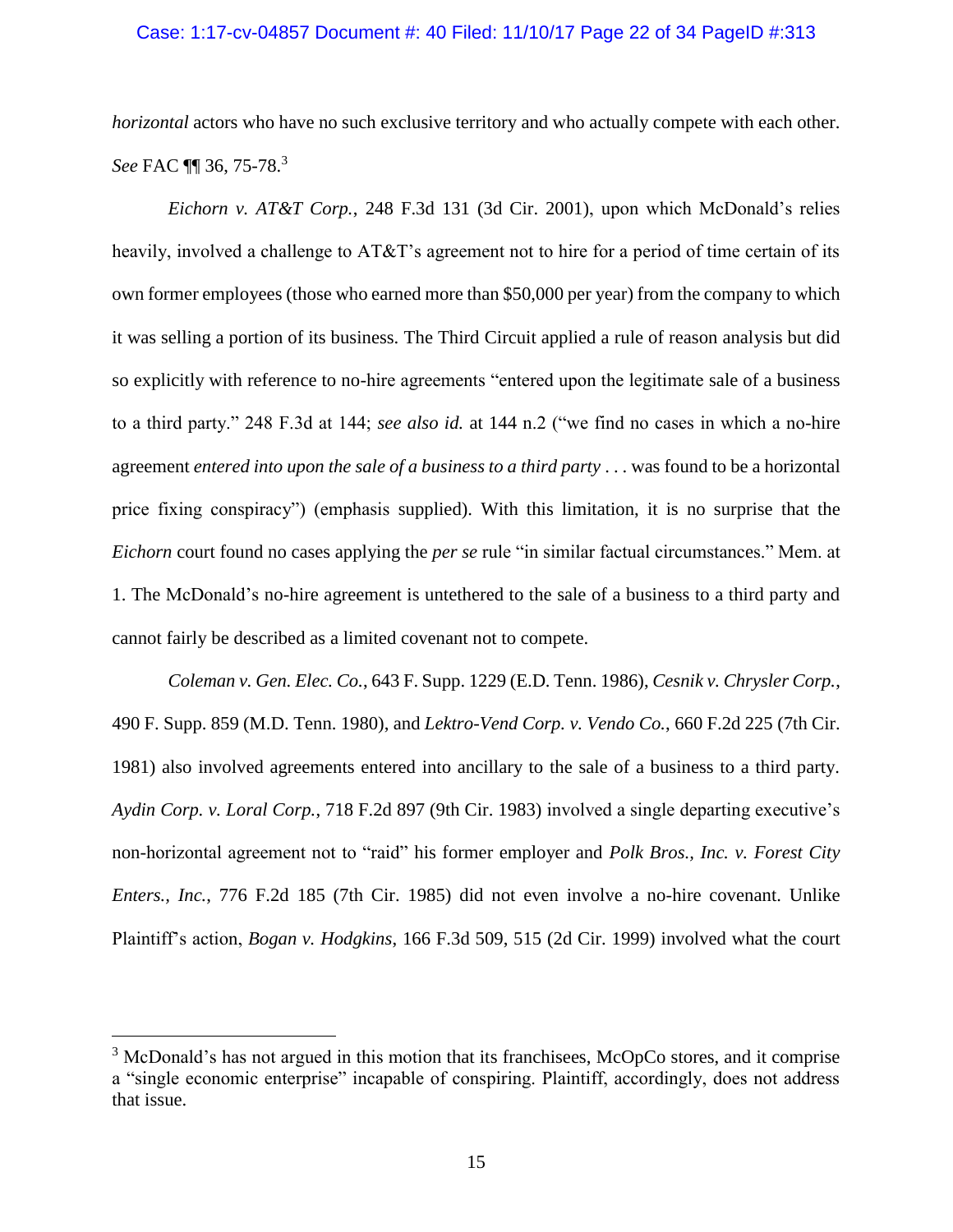## Case: 1:17-cv-04857 Document #: 40 Filed: 11/10/17 Page 23 of 34 PageID #:314

referred to as an intrafirm agreement rather than a classic interfirm horizontal restraint. In any event, neither *Eichorn* nor *any* of these other cases was decided on a motion to dismiss.

Finally, the cursory decision in *Nichols v. Spencer Int'l Press, Inc.*, 371 F.2d 332 (7th Cir. 1967), cannot bear the weight McDonald's attempts to put on it. In *Nichols*, the Seventh Circuit did not even reach the issue of whether the rule of reason should apply; it simply reversed summary judgment in favor of the defense, which it criticized as being "tantamount to holding that the complaint failed to state a claim." 371 F.2d at 337. With the recent removal of the explicit no-hire provision long-contained in its franchise agreements, McDonald's cannot plausibly assert that the no-hire agreement was necessary to its operations or that it offers or offered pro-competitive benefits. In any event, pro-competitive benefits are no defense to a *per se* violation.

#### **There Is Nothing Implausible About the Restraint Alleged**  $B<sub>r</sub>$

<span id="page-22-0"></span>McDonald's argues that franchise contracts are "unquestionably" vertical and that no factual allegations describe "how the McDonald's franchise contracts possibly could have morphed into a horizontal agreement." Mem. at 11. As discussed above, while any given franchisee's contract with McDonald's may be vertical in nature, this is not the relevant agreement for purposes of this case.<sup>4</sup> McDonald's is the orchestrator, but the standard franchise agreements *evidence* a conspiracy between and among franchisees and McOpCo outlets, all of which operate horizontally at the same level. *See Apple*, 791 F.3d at 325 ("How the law might treat Apple's vertical agreements in the absence of a finding that Apple agreed to create the horizontal restraint is irrelevant. Instead, the question is whether the vertical organizer of a horizontal conspiracy

 $\overline{a}$ 

<sup>4</sup> It is unsurprising that rule of reason analysis governs challenges *by franchisees* to restrictions imposed by franchisors, *see* Mem. at 11 n.4 and cases cited therein, as that is a vertical context.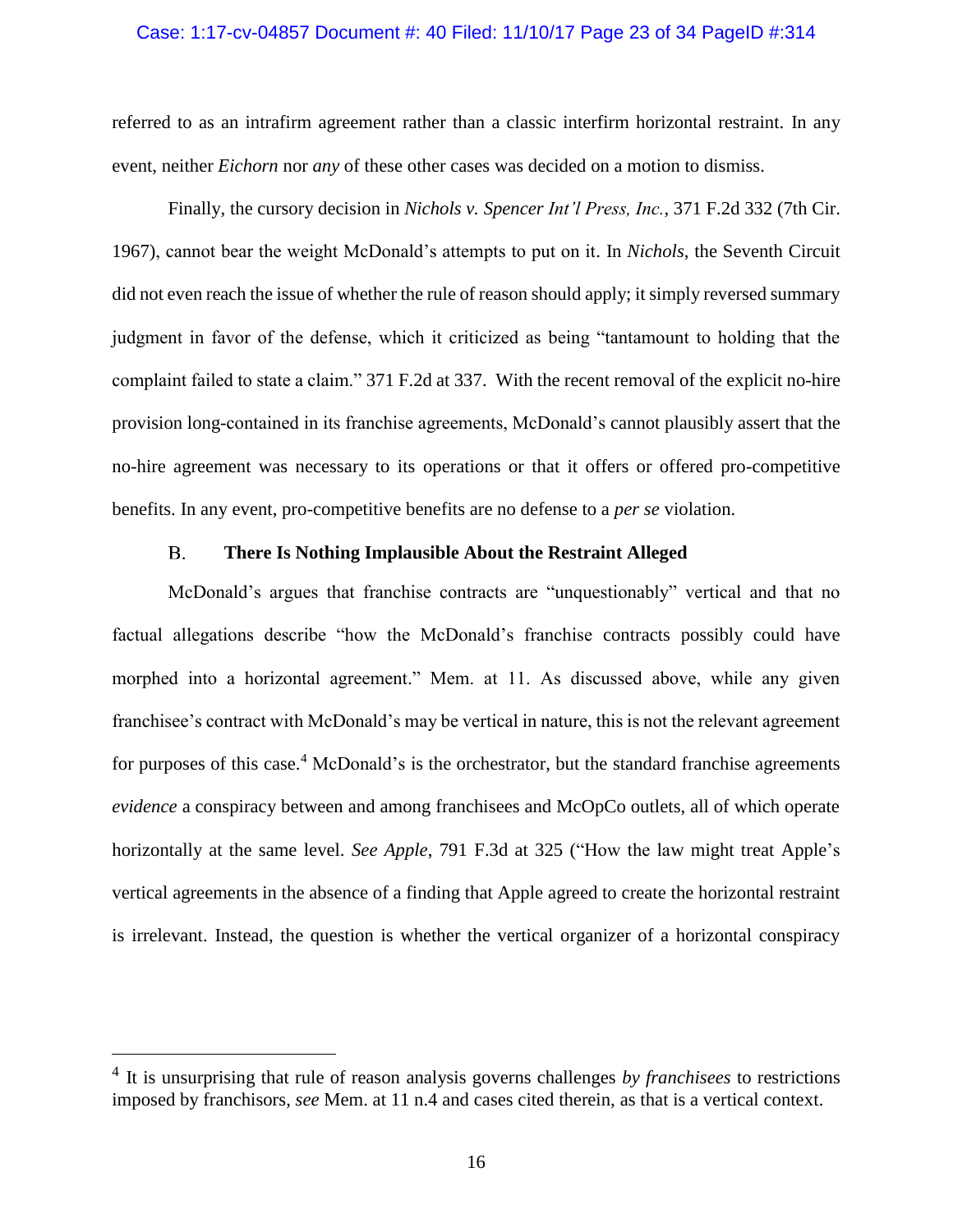## Case: 1:17-cv-04857 Document #: 40 Filed: 11/10/17 Page 24 of 34 PageID #:315

designed to raise prices has agreed to a restraint that is any less anticompetitive than its coconspirators, and can therefore escape *per se* liability. We think not.").

Without question, the no-hire agreement was applied to Plaintiff in this very case in a horizontal fashion: Plaintiff was employed by a franchisee restaurant and she sought employment at a McOpCo restaurant. Those two restaurants are horizontal competitors. McDonald's points out that the franchise contracts do not include the McOpCo companies as parties, Mem. at 11 n.4, apparently arguing that McOpCo restaurants would thus not be bound by the no-hire provision contained in the franchise agreement. This argument can only backfire though. Plaintiff specifically alleges that McDonald's informed her that the McOpCo could not hire her while she was employed by the Bam-B franchise. The Court must accept this as true. McDonald's seems to suggest that the absence of McOpCo's from the franchise contracts undercuts Plaintiff's claims. The only reasonable inference that may be drawn from these facts is that the no-hire agreement did apply to the McOpCo. *See also* FAC ¶ 5 ("McDonald's effects this plan, *in part*, through an explicit contractual 'no hire' and 'no solicitation' clause in its franchise agreements").<sup>5</sup>

The same is true of McDonald's argument that "nothing in [¶] 14 of the franchise contract speaks to or suggests" that a "release" by Bam-B could have obviated the problem. Mem. at 13. McDonald's asks the Court to infer from this that the existence of an agreement is somehow implausible. But accepting, as it must, that this actually occurred, there are no reasonable inferences that the Court could draw other than that there *was* a no-hire agreement, it *was* used

l

<sup>&</sup>lt;sup>5</sup> The Court may reasonably infer that the McOpCo restaurants also are subject to a franchise agreement. According to McDonald's Exhibit 1, "*All McDonald's restaurant businesses in the U.S. are operated under franchise agreements* and are owned by franchisees who are independent third parties, by affiliates . . . , or by our [McOpCo companies]. Currently . . . about 11% [of all U.S. restaurants] are *franchised* to McOpCo companies." Dkt. No. 35-1 at p.1 (emphasis supplied). While it is unknown whether that agreement includes an explicit no-hire provision, given Plaintiff's allegations, the no-hire agreement here did apply to McOpCo hiring.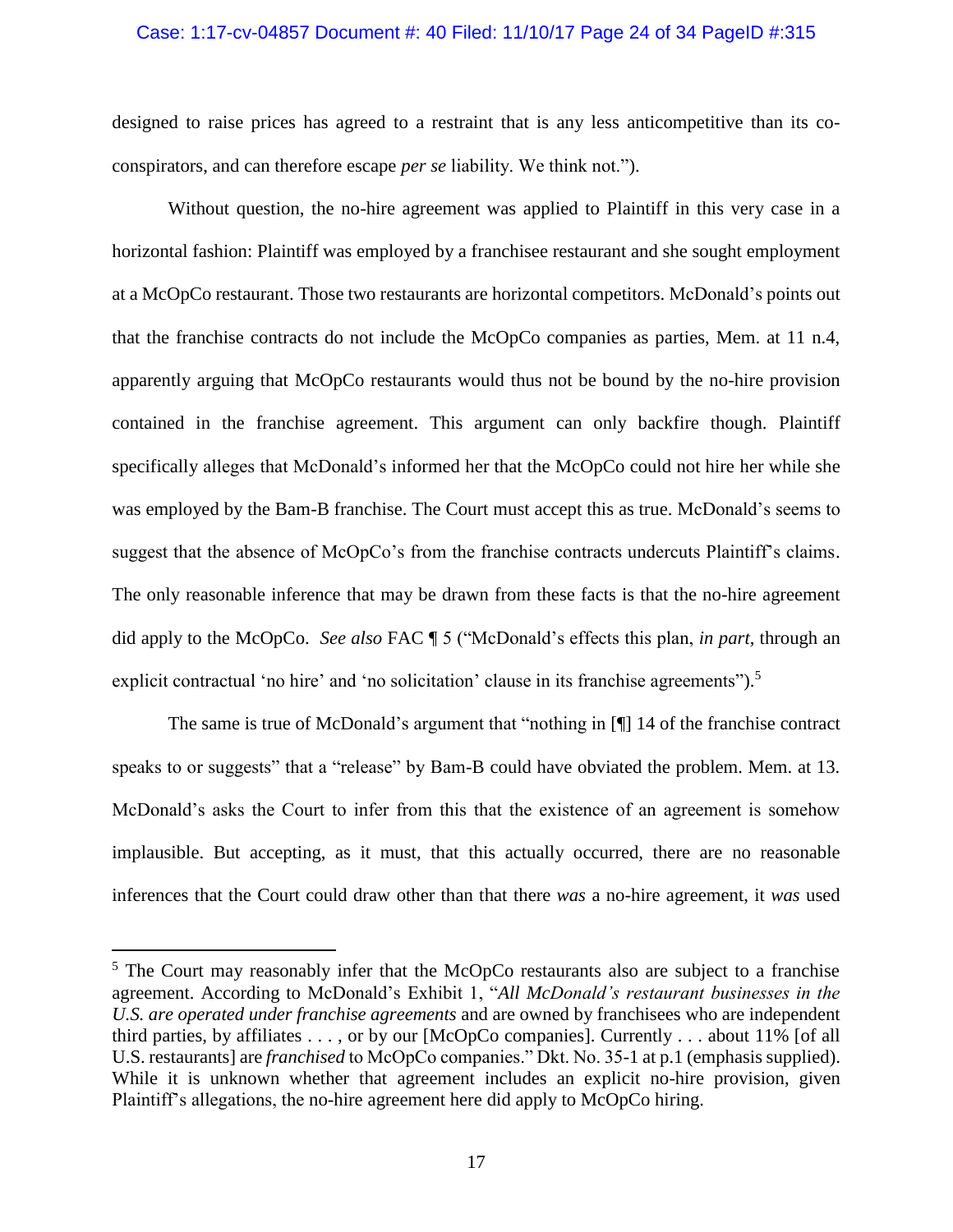## Case: 1:17-cv-04857 Document #: 40 Filed: 11/10/17 Page 25 of 34 PageID #:316

against Plaintiff, and, if anything, it was again *broader* than what the technical language of Paragraph 14 dictated. The fact that it was a McDonald's corporate employee who intervened to prevent the hiring of Plaintiff by the McOpCo can reasonably lead only to the inference that there was in fact a broad horizontal agreement among restaurant outlets and that McDonald's orchestrated and policed this agreement.

McDonald's argues that Plaintiff has not established the "who, what, when, where, and how" of the agreement. Plaintiff has not here merely mustered parallel conduct and plus factors, and does not ask the Court to guess about an agreement. Part of the agreement is reduced to writing and was executed by more than 13,000 franchisees. McDonald's itself characterizes that written no-hire provision as a "widely adopted and undisputed" "restraint." Mem. at 14. Franchises are offered on standardized terms and each of those 13,000 franchisees knew that other franchisees had agreed to the same terms. An agreement not to hire Plaintiff was specifically cited to Plaintiff by a McDonald's corporate employee when Plaintiff was told that the McOpCo could not hire her. Franchisees share with McDonald's in a common motive to reduce labor costs, *see* FAC ¶¶ 39, 48-49, 81, and Plaintiff also alleges that the no-hire agreement was against the independent economic self-interest of franchisees. FAC ¶¶ 102-104. In light of Plaintiff's allegations, what would actually be implausible is if the Court inferred that there was *no* agreement.<sup>6</sup>

l

 $6$  Nor is there anything inherently implausible about a broad-based horizontal agreement. "A horizontal conspiracy can use vertical agreements to facilitate coordination without the other parties to those agreements knowing about, or agreeing to, the horizontal conspiracy's goals." *Apple*, 791 F.3d at 324. *See also In re High-Tech*, 856 F. Supp. 2d at 1118, citing *Beltz Travel Serv. Inc. v. Int'l Air Transp. Ass'n*, 620 F.2d 1360, 1366-67 (9th Cir. 1980) ("A co-conspirator need not know of the existence or identity of the other members of the conspiracy or the full extent of the conspiracy.")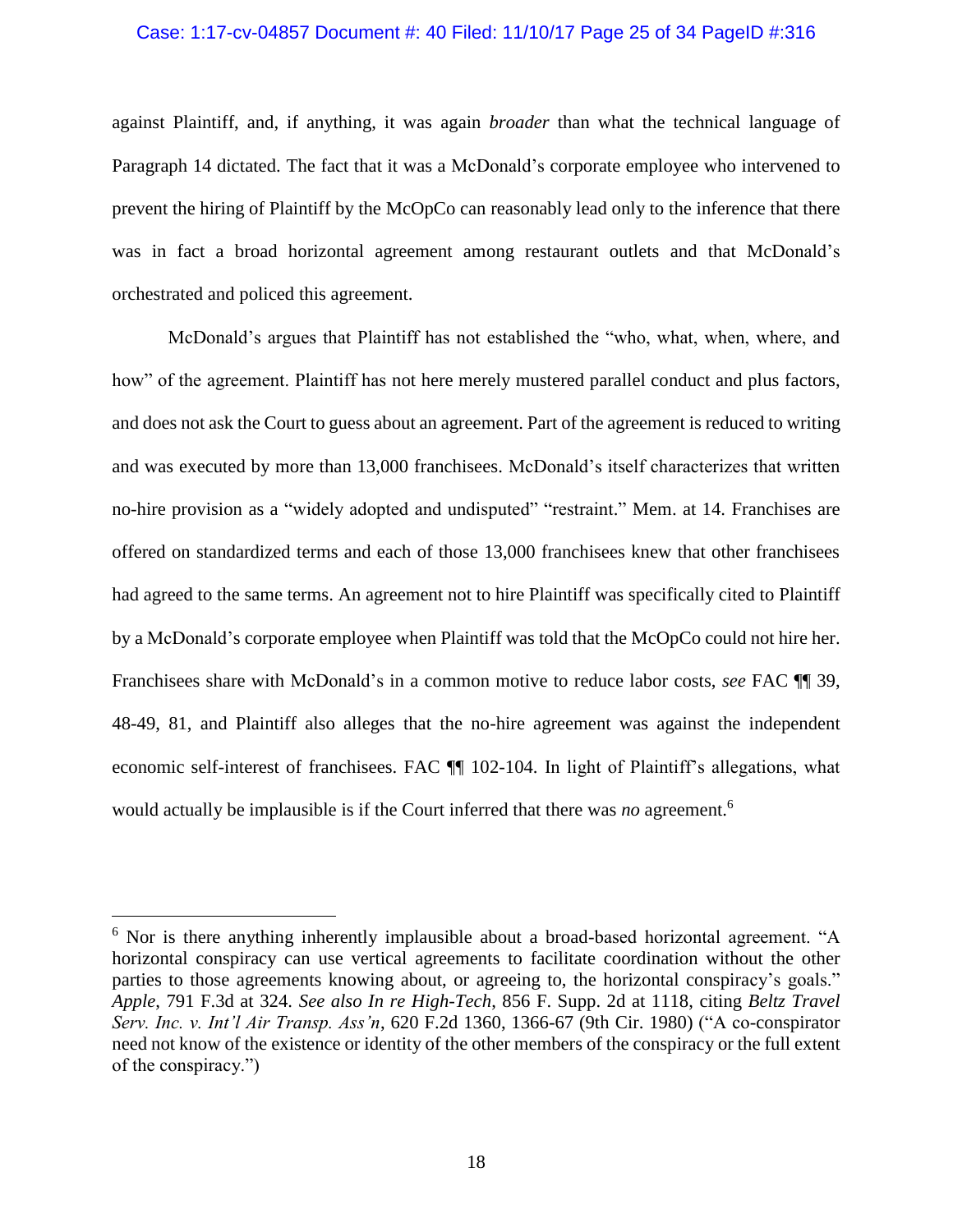## Case: 1:17-cv-04857 Document #: 40 Filed: 11/10/17 Page 26 of 34 PageID #:317

All of this also makes this case very unlike *Kelsey K. v. NFL Enters. LLC*, No. C 17-00496 WHA, 2017 WL 3115169 (N.D. Cal. July 21, 2017), cited by McDonald's. Among other glaring deficiencies, it is clear from *Kelsey K.* that the purported no-hire clause allegedly included in the NFL bylaws was wholly inconsistent with the plaintiff's arguments and claims. *See* 2017 WL 3115169 at \*2 (plaintiff's "own appended documents show that the NFL does not categorically prohibit competition among its member clubs to recruit cheerleaders."). This case is also unlike *Menasha Corp. v. News Am. Mktg. In-Store, Inc.*, 238 F. Supp. 2d 1024 (N.D. Ill. 2003), *aff'd* 354 F.3d 661 (7th Cir. 2004), which McDonald's also cites. *Menasha* is a summary judgment opinion, 238 F. Supp. 2d at 1027, where the plaintiff presented "no evidence" from which an inference of horizontal agreement could be drawn. *Id.* at 1032-33. Further, Plaintiff does not ask this Court to infer the existence of a horizontal agreement based on the "mere fact that a large number of retailers agreed to . . . exclusive contracts" with McDonald's. *Id.* at 1033. Rather, the Court may here infer the existence of a horizontal agreement because one was described to Plaintiff by McDonald's corporate employee, exercised against Plaintiff, *and* evidenced by standardized contracts.

This goes significantly beyond allegations of parallel conduct equally consistent with independent action, as in *In re Insurance Brokerage Antitrust Litig.*, 618 F.3d 300, 348-49 (3d Cir. 2010) (brokers were alleged to have independent motive to avoid disclosure of contingent commission agreements and so there was no need to agree not to disclose). *See Twombly*, 550 U.S. at 554-55. Accepting Plaintiff's well-pleaded facts as true Plaintiff plausibly pleads the existence of a horizontal no-hire agreement which also encompasses the McOpCo's.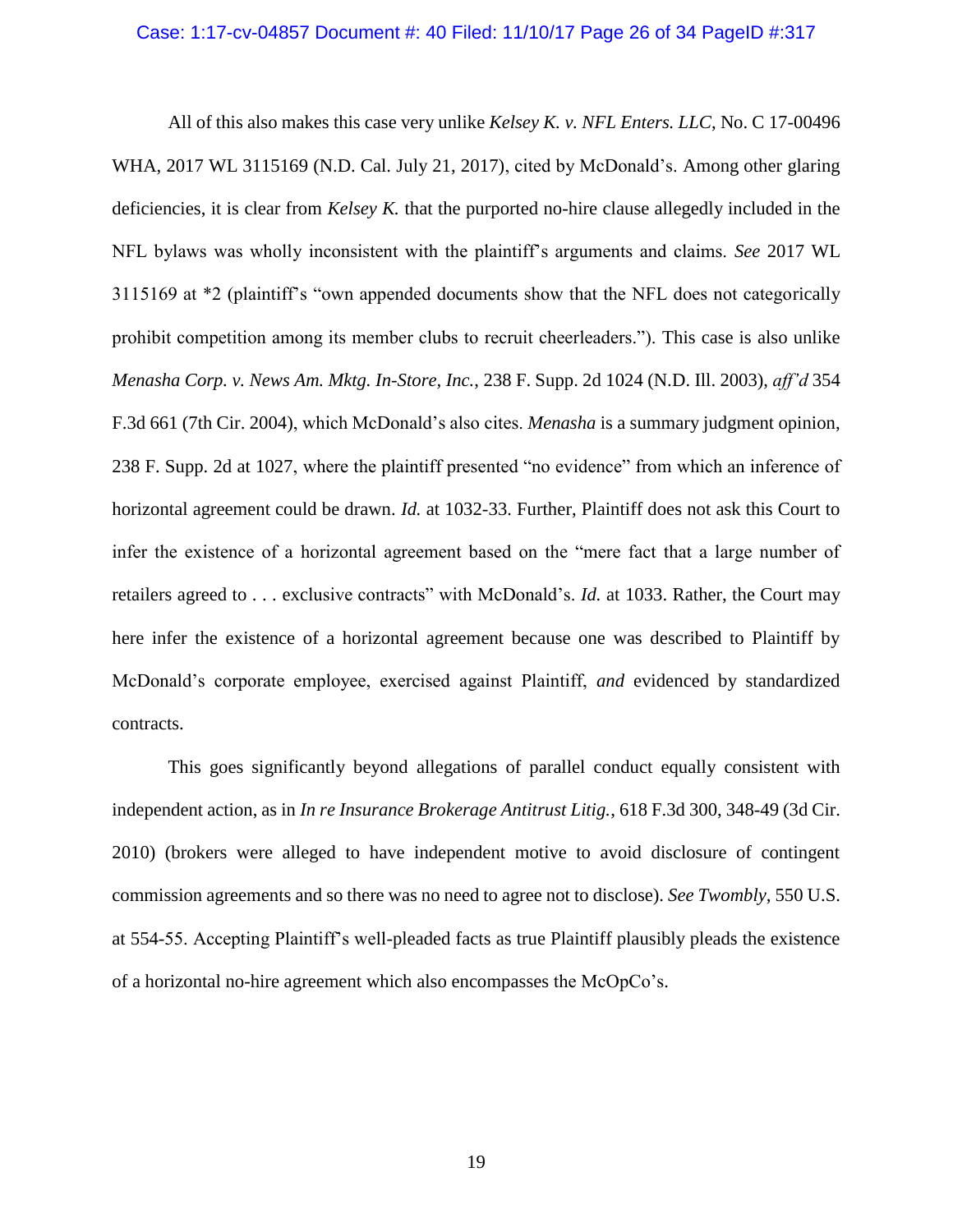### <span id="page-26-0"></span> $\overline{C}$ . **If the** *Per Se* **(or "Quick Look") Claim is Dismissed, Plaintiff Should Be Permitted to Pursue a Rule of Reason Claim**

McDonald's argues that because Plaintiff has not pleaded a relevant product and geographic market her claim is "properly dismissed with prejudice." Mem. at 15-16. Plaintiff makes a robust showing that the conspiracy alleged is *per se* unlawful. It is undisputed that a plaintiff need not plead or prove a relevant market or market power with respect to restraints of competition that are illegal *per se*:

[such] agreements may or may not be aimed at complete elimination of price competition. The group making those agreements may or may not have power to control the market. But the fact that the group cannot control the market prices does not necessarily mean that the agreement as to prices has no utility to the members of the combination.

*Socony-Vacuum*, 310 U.S. at 224 n.59. The Court should decide that Plaintiff has adequately pleaded a *per se* case and deny McDonald's motion to dismiss on that basis. *E.g.*, *In re High-Tech*, 856 F. Supp. 2d at 1122 (court need not engage in market analysis until it decides whether to apply *per se* or rule of reason, a decision "more appropriate on a motion for summary judgment"). Alternatively, Plaintiff has alleged anticompetitive effects sufficient that the Court may use the "quick look" standard. *See NCAA*, 468 U.S. at 109 (relieving plaintiff of burden to provide robust market analysis under "quick look" approach when there is likelihood of anticompetitive effects).

To the extent Plaintiff is required to plead a relevant product and geographic markets, her complaint makes allegations that are consistent with those found sufficient in *In re High Tech*. *See* 856 F. Supp. 2d at 1122 ("Plaintiffs allege that Defendants are high-tech companies in the market for skilled labor, where cold calling plays an important role in determining salaries and labor mobility…. Plaintiffs further allege that the labor market for skilled high-tech labor is national. [Internal citations omitted.]"). The complaint in *In re High Tech* did not include separate "relevant market" paragraphs or a section denominated as such. Just as here, the plaintiffs pleaded a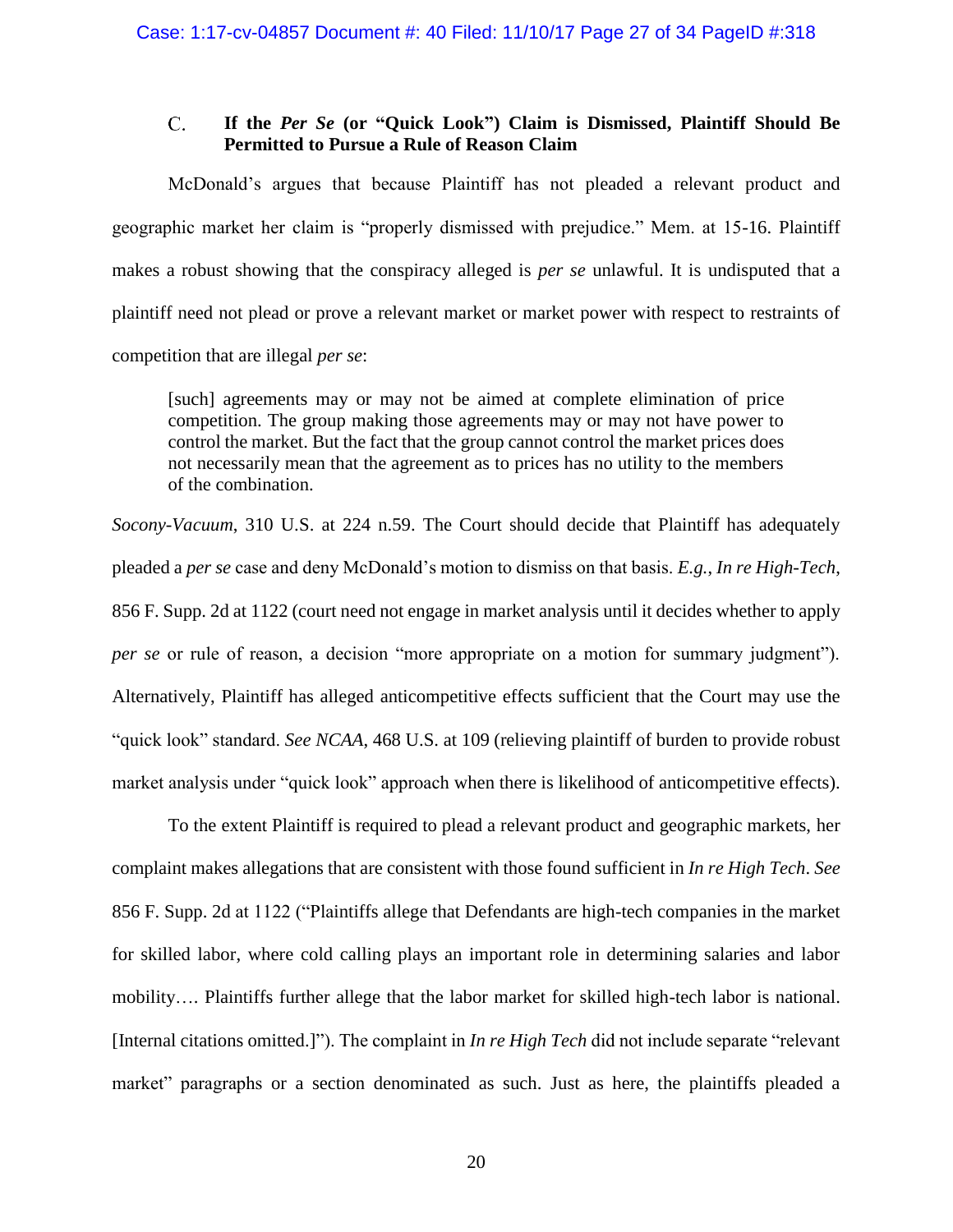## Case: 1:17-cv-04857 Document #: 40 Filed: 11/10/17 Page 28 of 34 PageID #:319

nationwide class and pleaded that the defendants employed class members throughout the United States. *Compare In re High Tech* Cons. Am. Compl. ¶¶ 30, 39 *with* FAC ¶¶ 117, 118, 15. 7

And while Plaintiff acknowledges that single product markets are rare, McDonald's and its franchisees are significant employers in the United States, FAC ¶¶ 29, 93 (420,000 employees, more than 13,000 franchisee restaurants), and Plaintiff has alleged facts concerning the unique training and education in the McDonald's system that liken employment there to "lock-in" cases. *See Eastman Kodak Co. v. Image Tech. Serv's, Inc.*, 504 U.S. 451 (1992). *See also Burda v. Wendy's Intern., Inc.*, 659 F. Supp. 2d 928 (S.D. Ohio 2009) (denying franchisor's motion to dismiss franchisee Section 1 lock-in tying claim and rejecting argument that Wendy's franchise could not be relevant tying product market). McDonald's argues that Plaintiff asserts no facts to support her allegations, but Plaintiff's allegations are *purely* factual. The McDonald's franchise agreement permits a franchisee to use the McDonald's "system." FAC ¶ 78. Plaintiff alleges that system incorporates proprietary McDonald's store operating procedures, inventory control and bookkeeping procedures, along with proprietary computer systems, platforms, applications, and data systems; that store financial information is transmitted via proprietary McDonald's systems; and that training is provided through proprietary curricula and systems designed to assist in the conduct of a *McDonald's* restaurant. FAC ¶¶ 111, 112. As a result, experience and training within the McDonald's systems is of little or no use outside the McDonald's system. FAC ¶¶ 65, 71. Nor does the fact that Plaintiff ultimately took a different job at Hobby Lobby contradict any lock-in theory. Mem. at 18. As Plaintiff alleges, after six years at McDonald's, she took a job at a significant pay cut, for a store that does not operate the McDonald's system. FAC ¶ 71.

l

<sup>7</sup> A copy of the Consolidated Amended Complaint at issue in *In re High Tech*, No. 5:11-cv-02509- LHK (N.D. Cal.) [Dkt. No. 65] is attached hereto as Exhibit A.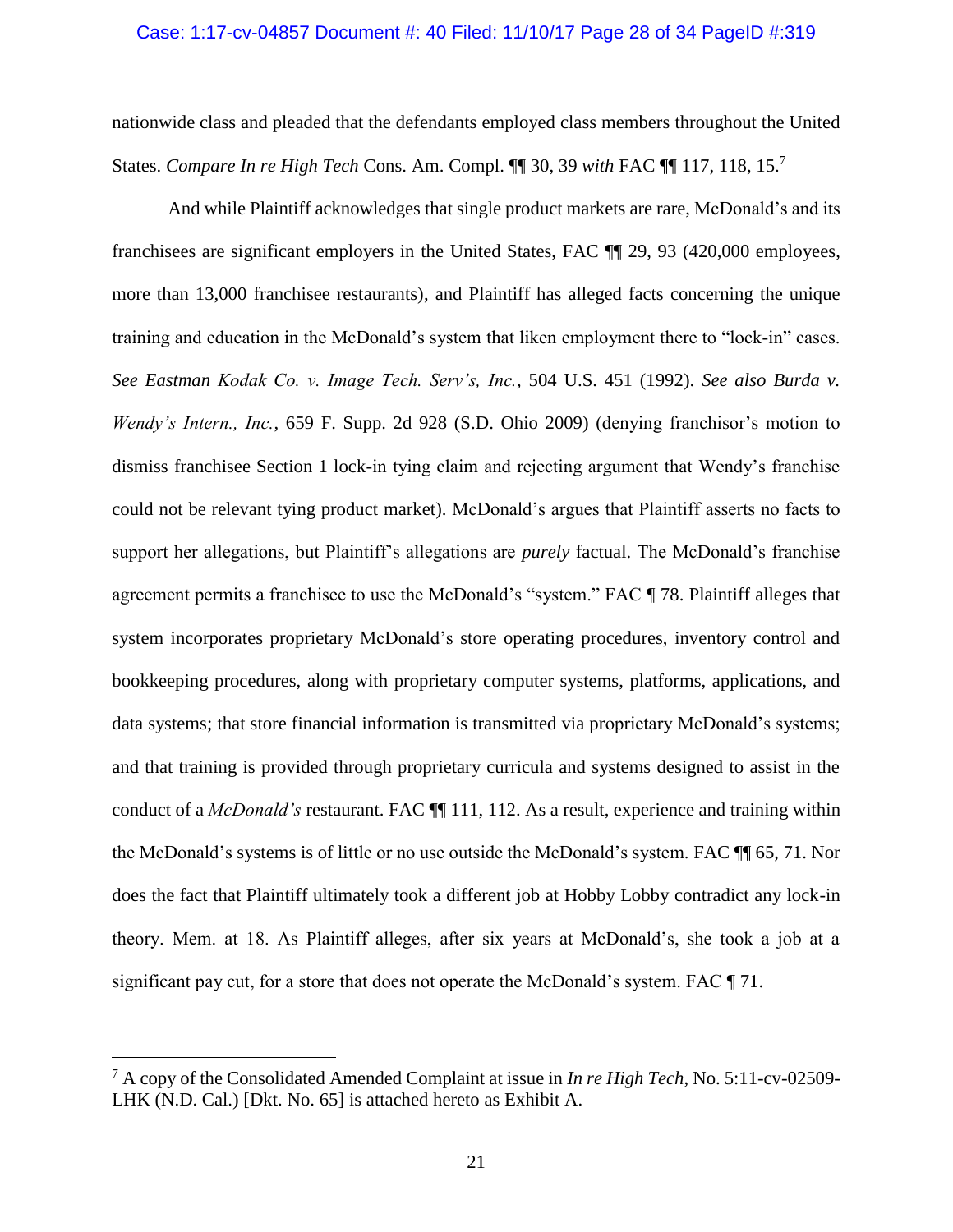## Case: 1:17-cv-04857 Document #: 40 Filed: 11/10/17 Page 29 of 34 PageID #:320

The *per se* rule is designed to avoid an "incredibly complicated and prolonged economic investigation into the entire history of the industry involved, as well as related industries, in an effort to determine at large whether a particular restraint has been unreasonable. . . ." *Northern Pac. Ry. Co. v. United States*, 356 U.S. 1, 5 (1958). For this very reason, Plaintiff should not be required to plead a rule of reason case unless the Court concludes that Plaintiff has not adequately pleaded a *per se* or Quick Look case, or that Plaintiff must proceed under the rule of reason. To the extent the Court makes such a ruling, Plaintiff respectfully requests leave to amend to do so.

#### <span id="page-28-1"></span><span id="page-28-0"></span> $II.$ **PLAINTIFF STATES VIABLE STATE LAW CLAIMS**

#### **Plaintiff Sufficiently Alleges a Violation of the Illinois Antitrust Act**   $A_{\cdot}$

In Count II, Plaintiff alleges that McDonald's "engaged in predatory and anticompetitive behavior to not solicit restaurant-based employees and/or managers from other McDonald's restaurants." FAC ¶ 140. Plaintiff alleges that such actions are unreasonable restraints of trade and violations of the Illinois Antitrust Act, 740 ILCS 10/1 *et seq.*, as competition was substantially lessened in the market for employee and/or manager positions at McDonald's restaurants. *Id.* at ¶¶ 140-144. The gravamen of Plaintiff's complaint is that McDonald's entered into agreements not with employees, but with and among other employers the result of which was to restrict competition in the labor market. Plaintiff does not bring claims for labor law violations.

McDonald's argues that Plaintiff's claims are labor claims excluded by section 10/4 of the IAA which states that "'[s]ervice' shall not be deemed to include labor which is performed by natural persons as employees of others." 740 ILCS 10/4. This misreads the very purpose of that exemption, which was to protect the right of employees and labor unions to bargain collectively over terms and conditions of employment. *See* 740 ILCS 10/4, Bar Committee Comments 1967 ("[D]efinitions of Section 4 were expressly designed to make services and real estate subject to the prohibitions of the law. . ..feeling of the draftsmen that exemptions should be strictly limited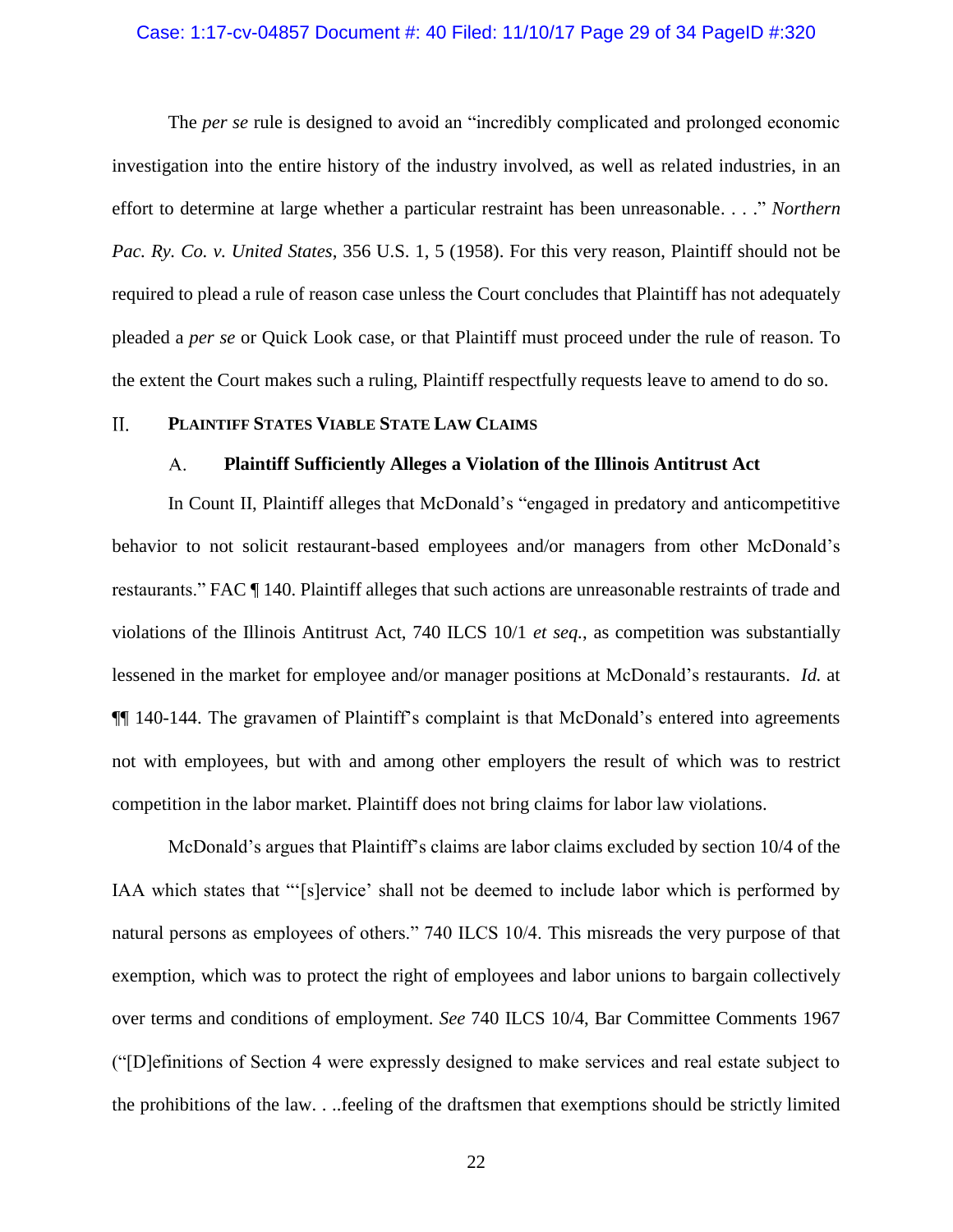## Case: 1:17-cv-04857 Document #: 40 Filed: 11/10/17 Page 30 of 34 PageID #:321

and that almost all service occupations should be within the reach of the statute."). Section 10/4 dictates that the definition of "service" is to be read with relation to Section 5 on exemptions generally. *Id.* The Comments on Section 5 explain it was "always understood by the draftsmen that exemptions would be accorded to labor unions," and the labor exemption in subsection (1) of 10/5 thus "prevents the application of the Antitrust Act to legitimate labor activities of unions or of individual members thereof." 740 ILCS 10/5, Bar Committee Comments 1967. Therefore, while the IAA exempts legitimate collective bargaining among management and labor, it does not exclude from its sweep an unlawful employer no-hiring conspiracy. *See* 740 ILCS 10/5; FAC ¶ 7.

McDonald's argues that *O'Regan v. Arbitration Forums, Inc*., 121 F.3d 1060, 1066 (7th Cir. 1997) supports dismissal of Plaintiff's IAA claim as an exempt labor claim. But *O'Regan* involved alleged antitrust violations relating to an employee's refusal to sign an employer's noncompetition agreement, rather than horizontal employers' agreements to restrict competitive conditions in the labor market (unknown to employees).

#### **Plaintiff Alleges a Cognizable Claim Under the Illinois Consumer Fraud Act**   $B<sub>r</sub>$

<span id="page-29-0"></span>In Count III, Plaintiff alleges that McDonald's practices were addressed to the market generally and implicate consumer protection issues including "lack of a competitive workforce in the franchise industry" which "prevents better goods and services, restricts wages and mobility of the workforce, and creates a strain on public assistance, and thereby affects all consumers generally." FAC ¶ 149.

McDonald's argues that Plaintiff cannot bring a ICFA claim in light of *Laughlin v. Evanston Hosp.,* 133 Ill.2d 374, 390-91 (Ill. 1990), because doing so would be a "backdoor enforcement mechanism for antitrust." In *Laughlin*, however, the Illinois Supreme Court ruled only that plaintiffs could not bring an action under the ICFA for a hospital's "price discrimination" where the IAA (unlike its federal counterpart) specifically excluded price discrimination from its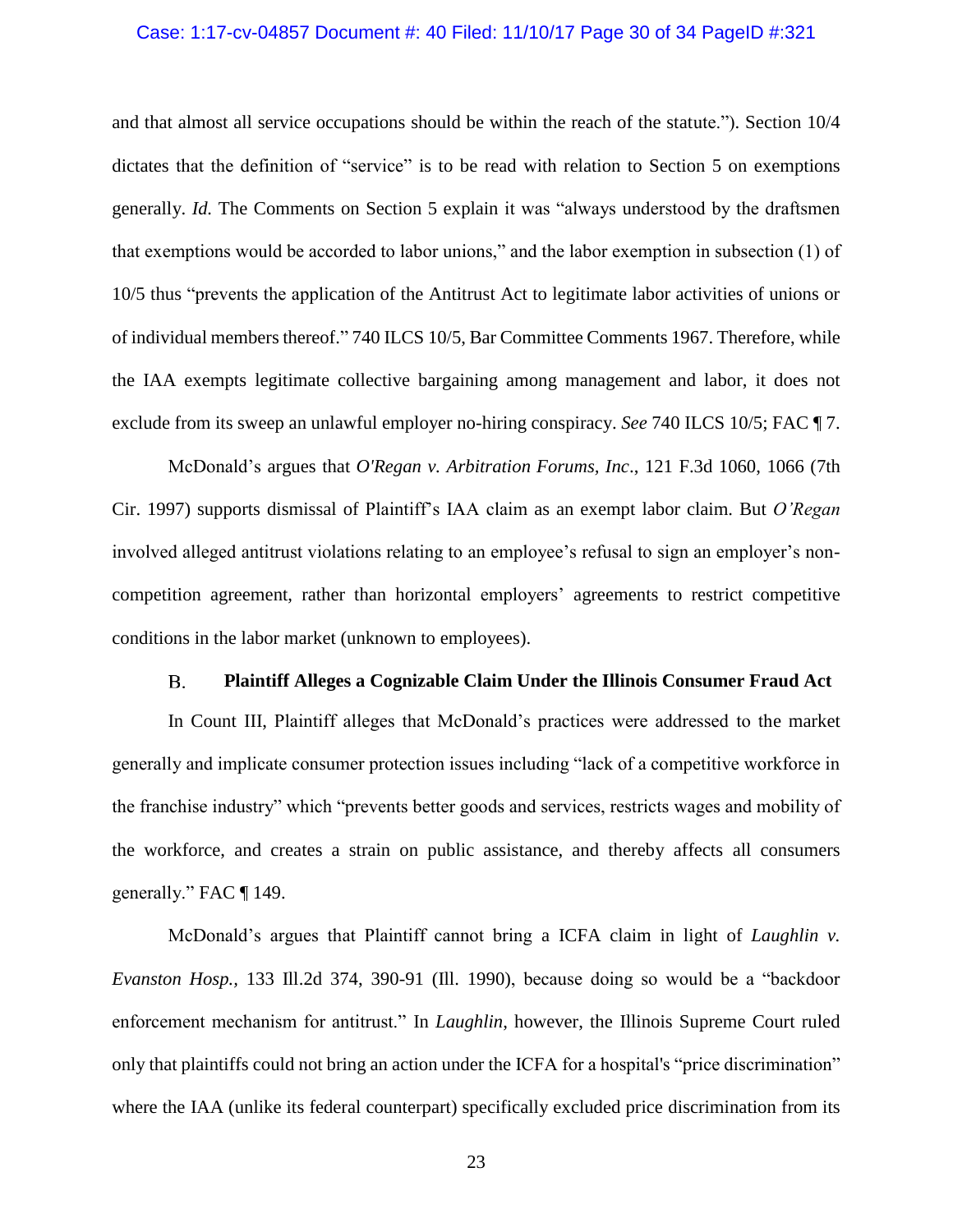## Case: 1:17-cv-04857 Document #: 40 Filed: 11/10/17 Page 31 of 34 PageID #:322

scope. *Id*. at 381 (noting that the IAA adopts the Sherman Act, but contains no counterpart to the Clayton Act or its Robinson–Patman amendments). That has no bearing on this situation, where the IAA does not exclude a right of relief for a horizontal no-hire conspiracy.

McDonald's also argues that Plaintiff fails to allege "conduct that defrauds or deceives consumers." Mem. at 20. However, Plaintiff alleges that McDonald's conduct was unfair because it "illegally participated in an agreement among competitors" to restrict trade and lower costs (FAC ¶ 153) and that Plaintiff was "unaware of the 'no-hire' clause and had no choice but to submit, thereby preventing Plaintiff . . . from negotiating better wages and conditions." FAC ¶ 154. These allegations suffice at the pleading stage because a plaintiff may allege that conduct is "unfair" under the ICFA without alleging that it was deceptive. *See Demitro v. Gen. Motors Acceptance Corp.*, 388 Ill.App.3d 15, 19, 902 N.E.2d 1163, 1168 (2009).

McDonald's next argues that employees are not consumers for purposes of the ICFA, citing *Hess v. Kanoski & Assocs*., 668 F.3d 446, 454 (7th Cir. 2012). *Hess* involved what was effectively a contract suit between a lawyer and his former employer. Plaintiff's claim is different; she does not even sue her employer but instead asserts a claim against McDonald's for restraining her mobility in the workforce. FAC ¶¶ 149-54. 815 ILCS § 505/10a, moreover, authorizes suit by any "person" who suffers damage as a result of a violation, and  $\S$ § 505/1(e) and (c) define a consumer as any "person" and a "person" to include "employee." Even if Plaintiff is not a "consumer" within the meaning of the ICFA, a non-consumer can, as McDonald's acknowledges, acquire standing under the ICFA through the consumer nexus test. *Thrasher–Lyon v. Illinois Farmers Ins. Co.*, 861 F. Supp. 2d 898, 911 (N.D. Ill. 2012). Under the test, "if a natural person . . . alleges conduct [that] involves trade practices addressed to the market generally or otherwise implicates consumer protection concerns, that person has standing to sue under the [ICFA]." *Id*. at 912. Plaintiff meets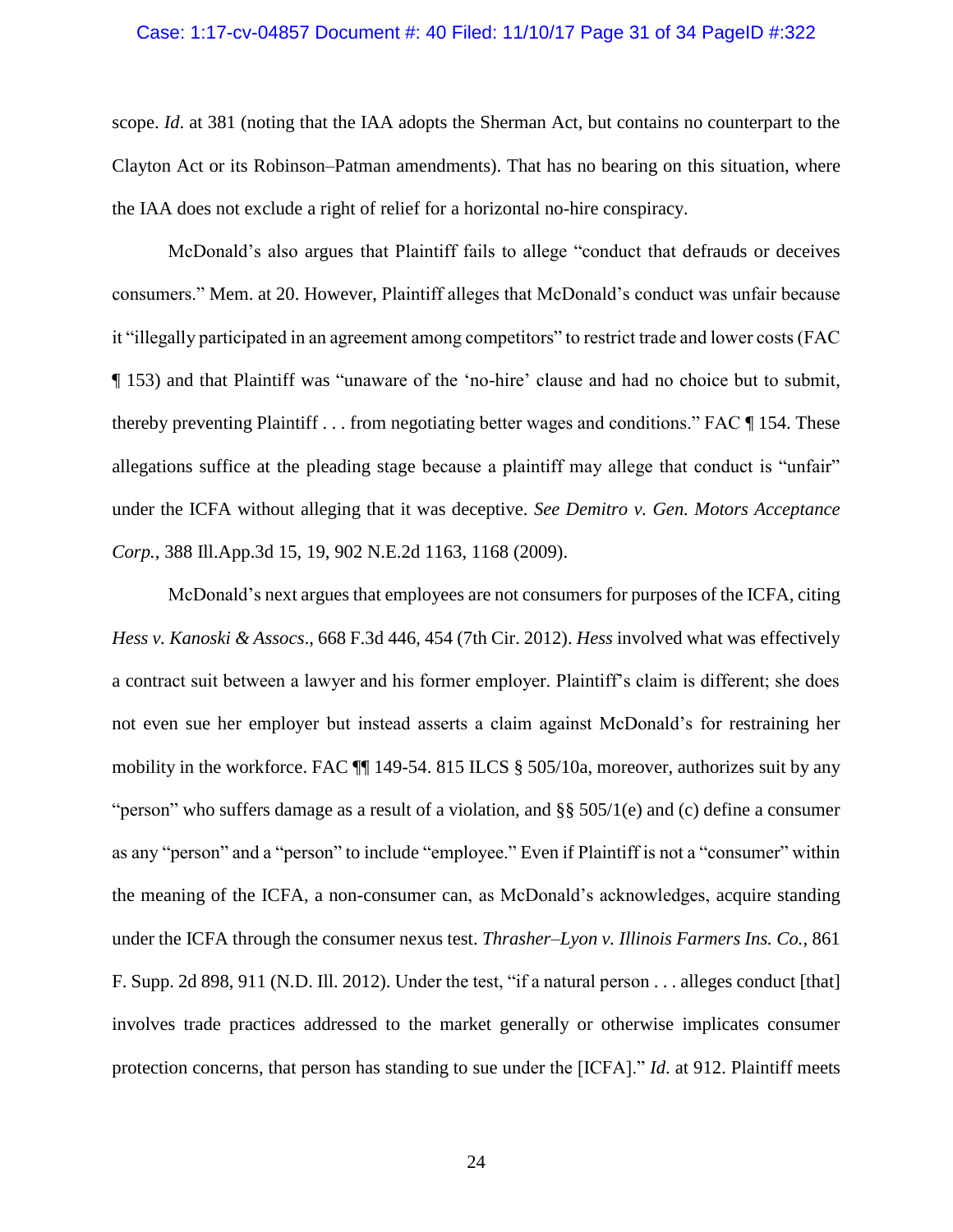## Case: 1:17-cv-04857 Document #: 40 Filed: 11/10/17 Page 32 of 34 PageID #:323

this test: McDonald's actions and practices were addressed to the market generally and implicate consumer protection concerns vis-à-vis restaurant employees. *See* FAC ¶¶ 147-62.

Nor, finally, does *Avery v. State Farm Mut. Auto. Ins. Co.*¸ 216 Ill. 2d 100, 186-87 (2005) require dismissal. As McDonald's acknowledges, an ICFA action may lie where "the circumstances that relate to the disputed transaction occur primarily and substantially in Illinois." 216 Ill.2d at 187. Where the no-hire conspiracy was organized and orchestrated from Illinois, FAC ¶ 19, and policed from Illinois, FAC ¶ 68, and where the explicitly written portion of the no-hire agreement was entered into in Illinois and contains choice of law and forum provisions selecting Illinois, FAC ¶ 19, the Court cannot conclude at this stage that the circumstances do not occur primarily and substantially in Illinois. *See Martin v. Heinold Commodities, Inc*., 117 Ill.2d 67, 109 Ill.Dec. 772 (1987) (distinguished, but not overruled, by *Avery*, 216 Ill.2d at 188-89).

#### <span id="page-31-0"></span>III. **PLAINTIFF HAS STANDING TO PURSUE INJUNCTIVE RELIEF**

*Wal-Mart Stores, Inc. v. Dukes,* 131 S. Ct. 2541, 2559-60 (2011) addresses standing at class certification, and not at the motion to dismiss stage. Even to the extent Plaintiff's status as a former employee precludes her request for injunctive relief, any dismissal should be without prejudice to the rights of current employee class members if a class is ultimately certified.

## **CONCLUSION**

<span id="page-31-1"></span>For all the foregoing reasons, the Court should deny Defendants' Motion to Dismiss.

Dated: November 10, 2017 Respectfully Submitted,

*s/ Derek Y. Brandt* Derek Y. Brandt (#6228895) **McCune Wright Arevalo, LLP** P.O. Box 487 Edwardsville, Illinois 62025 Tel: (618) 307-611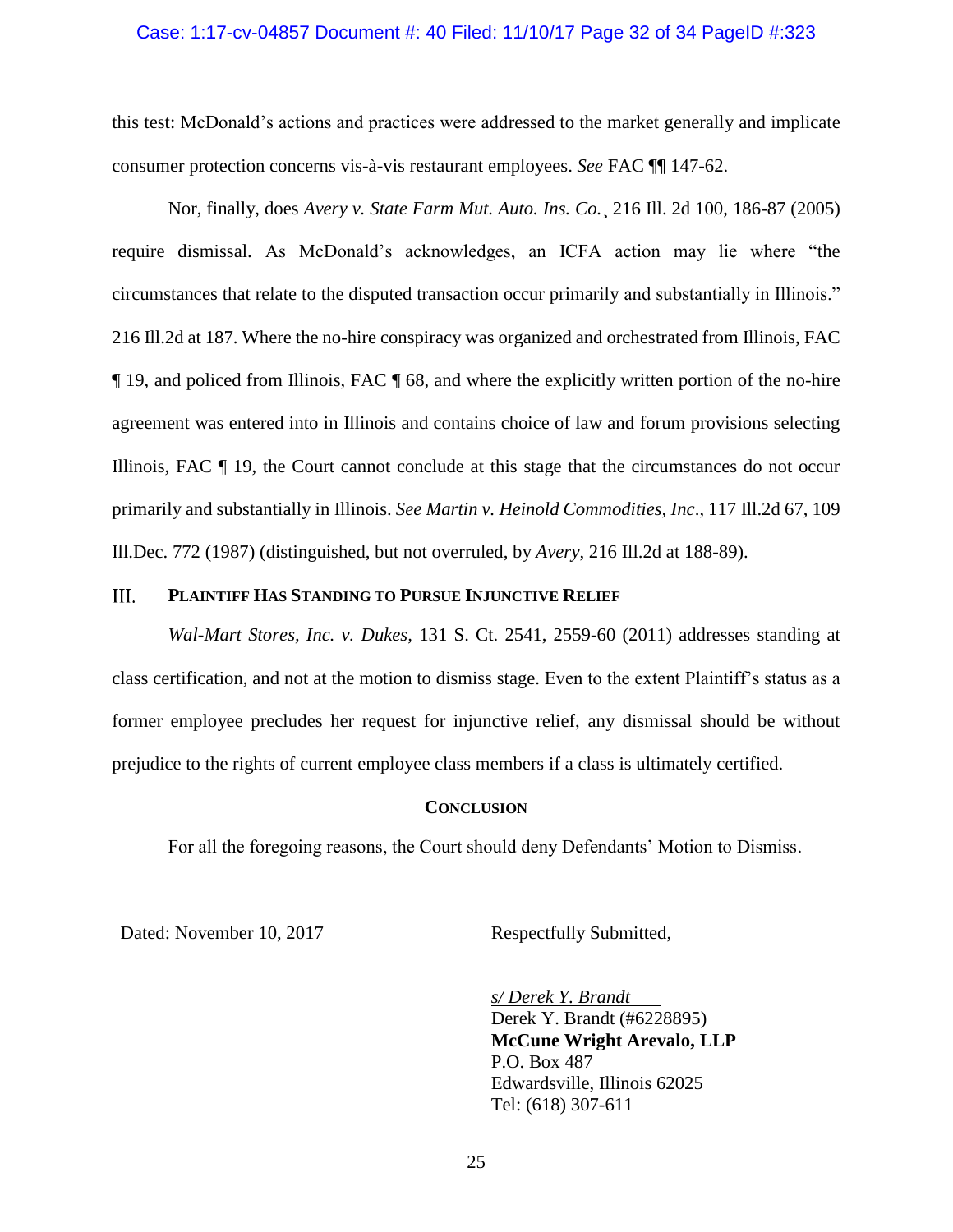Case: 1:17-cv-04857 Document #: 40 Filed: 11/10/17 Page 33 of 34 PageID #:324

Fax: (618) 307-6161 dyb@mccunewright.com

Richard D. McCune (*pro hac vice*) Michele M. Vercoski (*pro hac vice*) **McCune Wright Arevalo, LLP** 3281 East Guasti Road, Suite 100 Ontario, California 91761 Tel: (909) 557-1250 rdm@mccunewright.com mmv@mccunewright.com

*Counsel for Plaintiff*